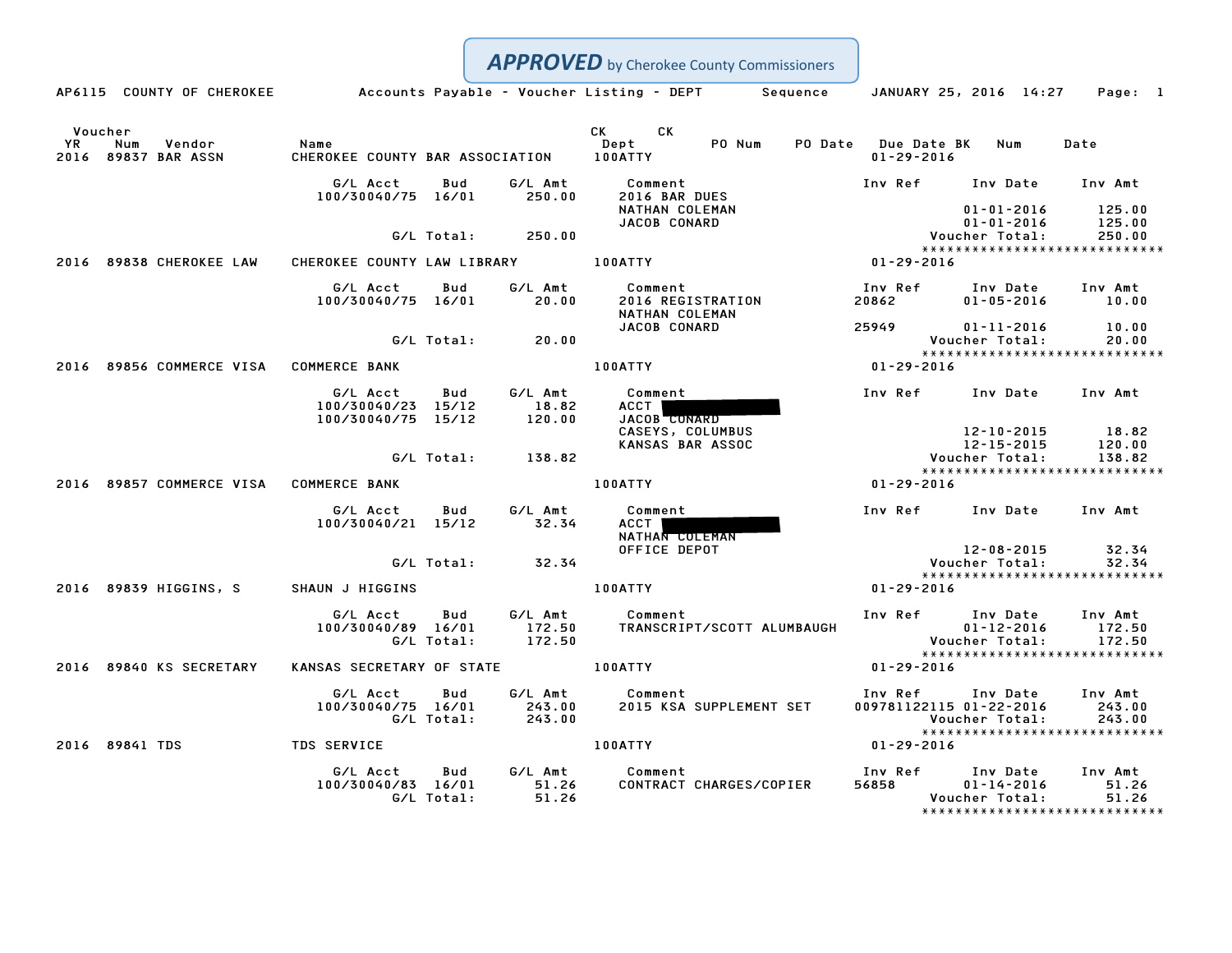| AP6115 COUNTY OF CHEROKEE                              |                                                                          |                                |                   |                           | Accounts Payable – Voucher Listing – DEPT         Sequence |                                                               |                |                                        | JANUARY 25, 2016 14:27                                                          |        | Page: 2                     |  |
|--------------------------------------------------------|--------------------------------------------------------------------------|--------------------------------|-------------------|---------------------------|------------------------------------------------------------|---------------------------------------------------------------|----------------|----------------------------------------|---------------------------------------------------------------------------------|--------|-----------------------------|--|
| Voucher<br>YR<br>Vendor<br>Num<br>2016 89842 TURLEY, L | Name                                                                     | LADELL F TURLEY CSR            |                   |                           | CK<br><b>CK</b><br>Dept<br>100ATTY                         | PO Num                                                        | <b>PO Date</b> | <b>Due Date BK</b><br>$01 - 29 - 2016$ | Num                                                                             |        | Date                        |  |
|                                                        |                                                                          | G/L Acct<br>100/30040/89 16/01 | Bud<br>G/L Total: | G/L Amt<br>17.50<br>17.50 | Comment                                                    | TRANSCRIPT 2015DM238                                          |                | Inv Ref                                | Inv Date<br>$01 - 14 - 2016$<br>Voucher Total:<br>***************************** |        | Inv Amt<br>17.50<br>17.50   |  |
|                                                        |                                                                          |                                |                   |                           |                                                            |                                                               |                |                                        | <b>DEPT</b>                                                                     | Total: | 925.42                      |  |
| 2016 89782 COMMERCE VISA                               | <b>COMMERCE BANK</b>                                                     |                                |                   |                           | <b>100CCLERK</b>                                           |                                                               |                | $01 - 29 - 2016$                       |                                                                                 |        |                             |  |
|                                                        |                                                                          | G/L Acct<br>100/30020/75 15/12 | Bud               | G/L Amt<br>13.87          | Comment<br>ACCT<br>RODNEY EDMONDSON                        |                                                               |                | Inv Ref                                | Inv Date                                                                        |        | Inv Amt                     |  |
|                                                        |                                                                          |                                | G/L Total:        | 13.87                     |                                                            | DOMAIN NAME REGISTRATION                                      |                |                                        | $12 - 09 - 2016$<br>Voucher Total:                                              |        | 13.87<br>13.87              |  |
| 2016 89783 CULLIGAN                                    |                                                                          | CULLIGAN OF JOPLIN             |                   |                           | <b>100CCLERK</b>                                           |                                                               |                | $01 - 29 - 2016$                       | *****************************                                                   |        |                             |  |
|                                                        |                                                                          | G/L Acct<br>100/30020/81 16/01 | Bud<br>G/L Total: | G/L Amt<br>4.95<br>4.95   | Comment<br>WATER                                           |                                                               |                | Inv Ref<br>73944                       | Inv Date<br>$01 - 19 - 2016$<br>Voucher Total:<br>***************************** |        | Inv Amt<br>4.95<br>4.95     |  |
|                                                        |                                                                          |                                |                   |                           |                                                            |                                                               |                |                                        | <b>DEPT</b>                                                                     | Total: | 18.82                       |  |
| 2016 89741 COMMERCE VISA                               | <b>COMMERCE BANK</b>                                                     |                                |                   |                           | <b>100CHOUSE</b>                                           |                                                               |                | $01 - 29 - 2016$                       |                                                                                 |        |                             |  |
|                                                        |                                                                          | G/L Acct<br>100/30080/40 16/01 | Bud               | G/L Amt<br>24.53          | Comment<br>ACCT  <br><b>RALPH HOUSER</b>                   |                                                               |                | Inv Ref                                | Inv Date                                                                        |        | Inv Amt                     |  |
|                                                        |                                                                          |                                |                   |                           | DOLLAR GENERAL<br>DOLLAR GENERAL                           |                                                               |                |                                        | 12-07-2015<br>12-07-2015                                                        |        | 9.81<br>7.63<br>7.09        |  |
|                                                        |                                                                          |                                | G/L Total:        | 24.53                     | DOLLAR GENERAL                                             |                                                               |                |                                        | 12-10-2015<br>Voucher Total:                                                    |        | 24.53                       |  |
|                                                        | 2016 89805 FISHER, PATTERS FISHER, PATTERSON, SAYLER & SMITH L 100CHOUSE |                                |                   |                           |                                                            |                                                               |                | $01 - 29 - 2016$                       | *****************************                                                   |        |                             |  |
|                                                        |                                                                          | G/L Acct<br>100/30080/89 16/01 | Bud               | G/L Amt<br>540.00         | Comment                                                    | VS. NATL INDIAN GAMING COMM 76850<br>TAX APPRAISAL/GALENA MED |                | Inv Ref<br>76853                       | Inv Date<br>$01 - 10 - 2016$<br>$01 - 10 - 2016$                                |        | Inv Amt<br>270.00<br>270.00 |  |
|                                                        |                                                                          |                                | G/L Total:        | 540.00                    |                                                            |                                                               |                |                                        | Voucher Total:                                                                  |        | 540.00                      |  |
| 2016 89751 MARMIC                                      |                                                                          | MARMIC FIRE & SAFETY CO        |                   |                           | <b>100CHOUSE</b>                                           |                                                               |                | $01 - 29 - 2016$                       | *****************************                                                   |        |                             |  |
|                                                        |                                                                          | G/L Acct<br>100/30080/80 15/12 | Bud               | G/L Amt<br>98.10          | Comment<br>SERVICE CALL<br>ANNUAL INSPECTION               |                                                               |                | Inv Ref<br>5006261                     | Inv Date<br>12-31-2015                                                          |        | Inv Amt<br>98.10            |  |
|                                                        |                                                                          |                                | G/L Total:        | 98.10                     | FIRE EXTINGUISHERS                                         |                                                               |                |                                        | Voucher Total:                                                                  |        | 98.10                       |  |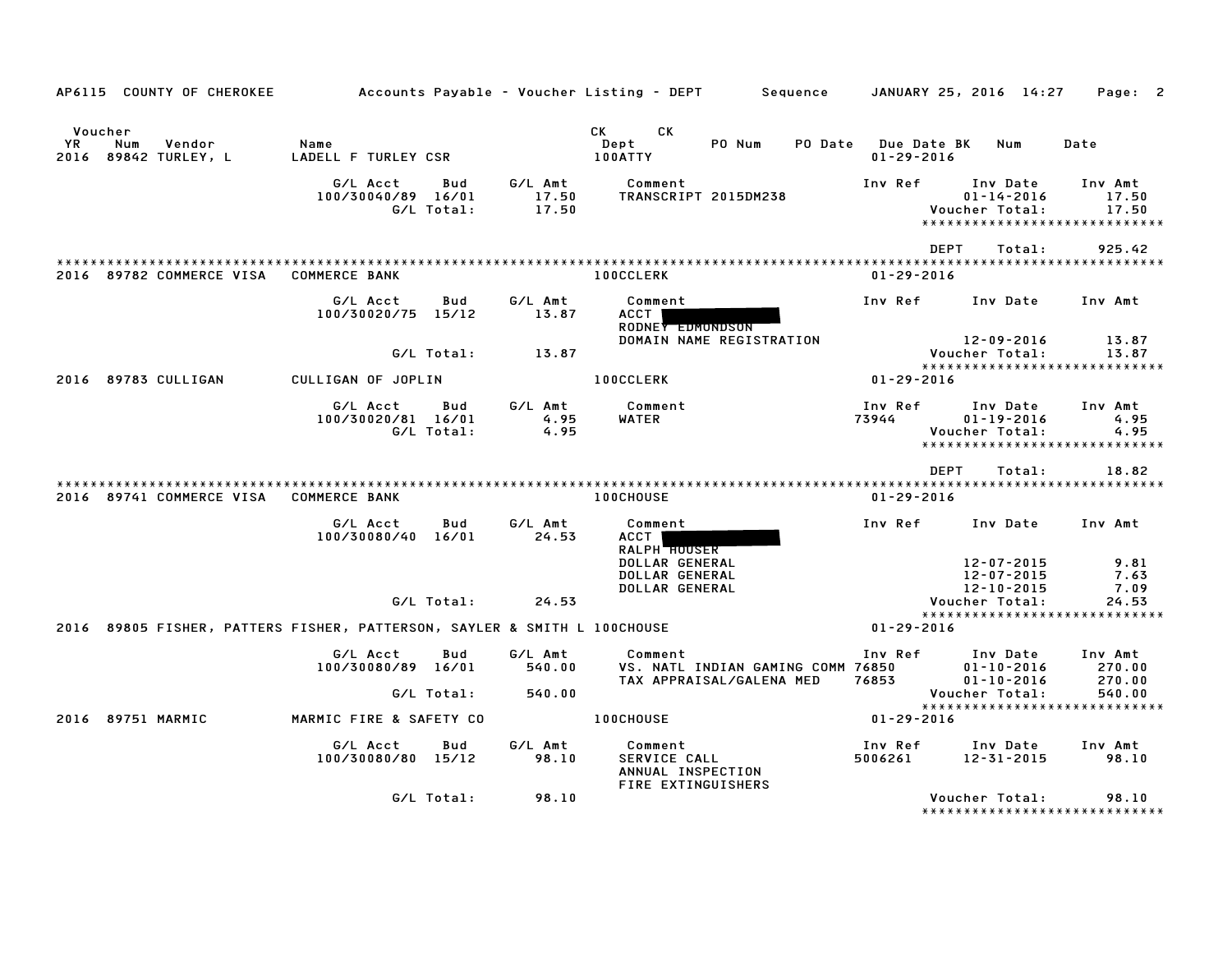| AP6115      | COUNTY OF CHEROKEE                                     |                                               |                            |                             | Accounts Payable - Voucher Listing - DEPT<br>Sequence                  |                                              | JANUARY 27, 2016 11:06                                                          | Page:<br>3                  |
|-------------|--------------------------------------------------------|-----------------------------------------------|----------------------------|-----------------------------|------------------------------------------------------------------------|----------------------------------------------|---------------------------------------------------------------------------------|-----------------------------|
| YR.<br>2016 | Voucher<br>Num<br>Vendor<br>89752 PITNEY GLOBAL        | Name<br>PITNEY BOWES                          |                            |                             | PO Num<br>PO Date<br>Dept<br>100CHOUSE                                 | Due Date BK                                  | CK<br>Num<br>01-29-2016 4 132455 01-29-2016                                     | CK.<br>Date                 |
|             |                                                        | G/L Acct<br>100/30080/83 16/01                | Bud                        | G/L Amt<br>2289.00          | Comment<br>EQUIPMENT RENTAL<br>ACCT 3199347                            | Inv Ref<br>3199347JA16 01-13-2016            | Inv Date                                                                        | Inv Amt<br>2289.00          |
|             |                                                        |                                               | G/L Total:                 | 2289.00                     |                                                                        |                                              | Voucher Total:<br>*****************************                                 | 2289.00                     |
|             | 2016 89753 PITNEY PURCHASE PITNEY BOWES PURCHASE POWER |                                               |                            |                             | <b>100CHOUSE</b>                                                       |                                              | 01-29-2016 4 132456 01-29-2016                                                  |                             |
|             |                                                        | G/L Acct<br>100/30080/89                      | Bud<br>16/01<br>G/L Total: | G/L Amt<br>189.00<br>189.00 | Comment<br>ACCT                                                        | Inv Ref<br>26300806                          | Inv Date<br>$01 - 15 - 2016$<br>Voucher Total:<br>***************************** | Inv Amt<br>189.00<br>189.00 |
| 2016        | 89843 SEKRPC                                           | <b>SEKRPC</b>                                 |                            |                             | 100CHOUSE                                                              |                                              | 01-29-2016 4 132457 01-29-2016                                                  |                             |
|             |                                                        | G/L Acct<br>100/30080/75 16/01                | Bud                        | G/L Amt<br>5640.45          | Comment<br><b>2016 SEKRPC DUES</b><br>ANNUAL<br><b>CHEROKEE COUNTY</b> | Inv Ref                                      | Inv Date<br>$01 - 13 - 2016$                                                    | Inv Amt<br>5640.45          |
|             |                                                        |                                               | $G/L$ Total:               | 5640.45                     |                                                                        |                                              | Voucher Total:<br>*****************************                                 | 5640.45                     |
|             | 2016 89804 TOUCHTON                                    | TOUCHTON ELECTRIC INC                         |                            |                             | 100CHOUSE                                                              |                                              | 01-29-2016 4 132458 01-29-2016                                                  |                             |
|             |                                                        | G/L Acct<br>100/30080/80 16/01                | Bud                        | G/L Amt<br>34.00            | Comment<br>FIRE MONITORED ALARM<br>$2/1/16 - 2/29/16$                  | Inv Ref<br>243327                            | Inv Date<br>$01 - 15 - 2016$                                                    | Inv Amt<br>34.00            |
|             |                                                        |                                               | G/L Total:                 | 34.00                       |                                                                        |                                              | Voucher Total:<br>*****************************                                 | 34.00                       |
|             |                                                        |                                               |                            |                             |                                                                        | <b>DEPT</b>                                  | Total:                                                                          | 8815.08                     |
|             | 2016 89815 HIGGINS, S                                  | SHAUN J HIGGINS                               |                            |                             | 100DCOURT                                                              |                                              | 01-29-2016 4 132459 01-29-2016                                                  |                             |
|             |                                                        | G/L Acct<br>100/30070/76 16/01                | Bud<br>G/L Total:          | G/L Amt<br>280.00<br>280.00 | Comment<br><b>TRANSCRIPT</b>                                           | Inv Ref<br>80CR222                           | Inv Date<br>$01 - 07 - 2016$<br>Voucher Total:<br>***************************** | Inv Amt<br>280.00<br>280.00 |
| 2016        | 89816 KDMJA                                            | KANSAS DISTRICT MAGISTRATE JUDGES A 100DCOURT |                            |                             |                                                                        |                                              | $01 - 29 - 2016$ 4 132460 01-29-2016                                            |                             |
|             |                                                        | G/L Acct<br>100/30070/75                      | Bud<br>16/01<br>G/L Total: | G/L Amt<br>200.00<br>200.00 | Comment<br>2016 MEMBERSHIP DUES                                        | Inv Ref                                      | Inv Date<br>$01 - 13 - 2016$<br>Voucher Total:<br>***************************** | Inv Amt<br>200.00<br>200.00 |
| 2016        | 89817 RION. R                                          | ROSEMARY RION                                 |                            |                             | 100DCOURT                                                              |                                              | $01 - 29 - 2016$ 4 132461 01-29-2016                                            |                             |
|             |                                                        | G/L Acct<br>100/30070/76 16/01                | Bud                        | G/L Amt<br>107.92           | Comment<br>INTERPRETING                                                | Inv Ref<br>15CR351<br>15FG29-15FG 01-12-2016 | Inv Date<br>$01 - 12 - 2016$                                                    | Inv Amt<br>77.92<br>30.00   |
|             |                                                        |                                               | G/L Total:                 | 107.92                      |                                                                        |                                              | Voucher Total:<br>******************************                                | 107.92                      |
|             |                                                        |                                               |                            |                             |                                                                        | <b>DEPT</b>                                  | Total:                                                                          | 587.92                      |

 $\sim 10^{11}$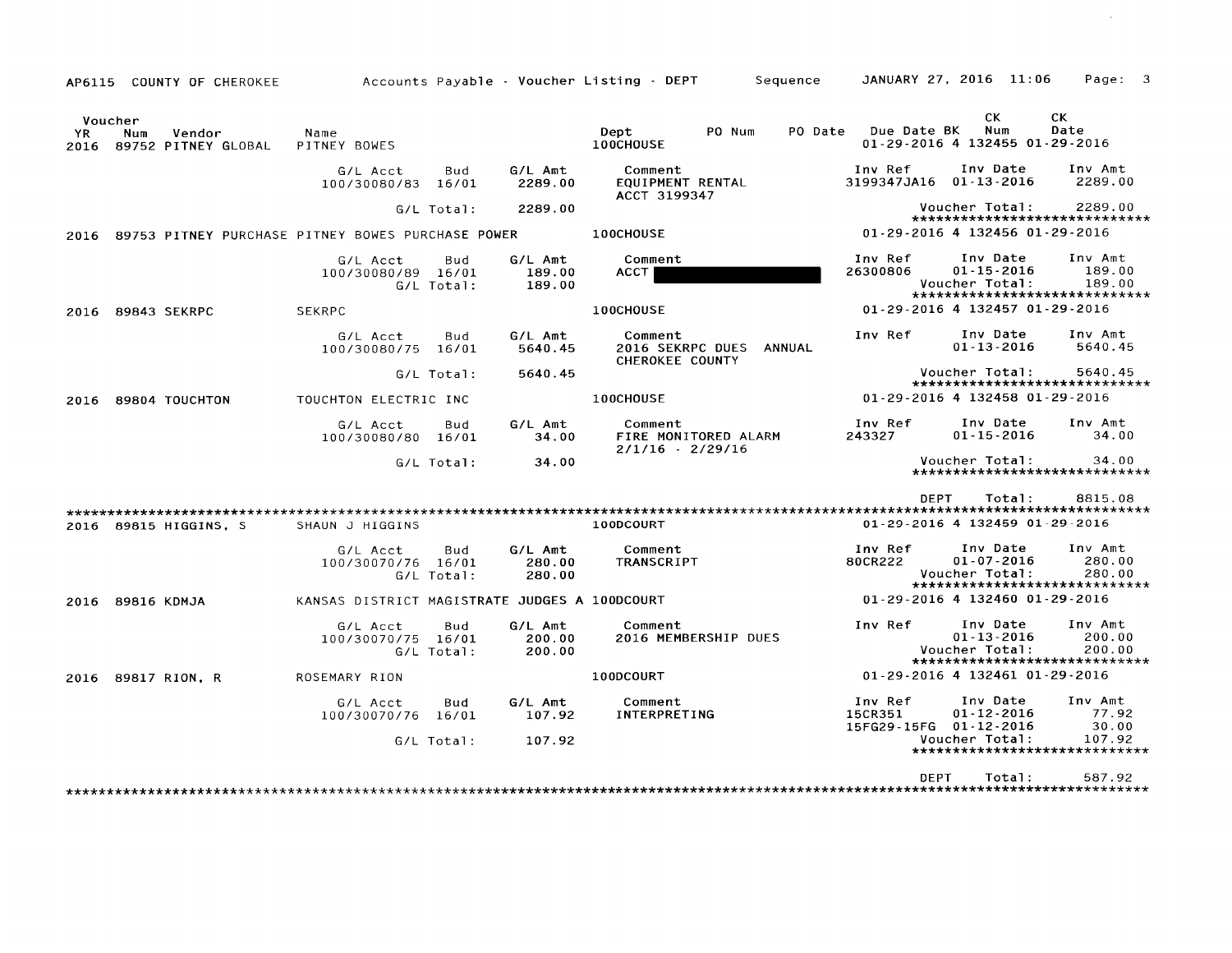| AP6115 COUNTY OF CHEROKEE                                         |                                                                                      |                                    | Accounts Payable – Voucher Listing – DEPT         Sequence     JANUARY 25, 2016  14:27                                                                                             |                                         |                                                                                        | Page: 4                                                      |
|-------------------------------------------------------------------|--------------------------------------------------------------------------------------|------------------------------------|------------------------------------------------------------------------------------------------------------------------------------------------------------------------------------|-----------------------------------------|----------------------------------------------------------------------------------------|--------------------------------------------------------------|
| Voucher<br><b>YR</b><br>Vendor<br>Num<br>2016 89756 COLUMBUS NEWS | Name<br>COLUMBUS NEWS REPORT                                                         |                                    | CK CK<br>PO Num<br>Dept<br>100E/P                                                                                                                                                  | PO Date Due Date BK<br>$01 - 29 - 2016$ | Num                                                                                    | Date                                                         |
|                                                                   | G/L Acct<br>100/30090/75 16/01<br>G/L Total:                                         | Bud<br>132.00<br>132.00            | G/L Amt Comment<br>YEARLY SUBSCRIPTION                                                                                                                                             | Inv Ref<br>3131                         | Inv Date<br>$01 - 15 - 2016$<br>Voucher Total:                                         | Inv Amt<br>132.00<br>132.00<br>***************************** |
| 2016 89757 COMMERCE VISA COMMERCE BANK                            |                                                                                      |                                    | 100E/P                                                                                                                                                                             | $01 - 29 - 2016$                        |                                                                                        |                                                              |
|                                                                   | G/L Acct<br>100/30090/23 15/12<br>100/30090/77 15/12                                 | G/L Amt<br>Bud<br>32.84<br>225.44  | Comment<br>ACCT Next Section 1989<br>ART MALLURY<br><b>FUDDRUCKERS</b><br>RADISSON BRANSON<br>RADISSON HOTEL BRANSON                                                               | Inv Ref Inv Date Inv Amt                | 12-09-2015<br>12-10-2015<br>12-11-2015                                                 | 11.16<br>10.84<br>225.44                                     |
|                                                                   |                                                                                      | G/L Total:<br>258.28               | <b>RADISSON BRANSON</b>                                                                                                                                                            |                                         | 12-11-2015<br>Voucher Total:                                                           | 10.84<br>258.28                                              |
| 2016 89787 COMMERCE VISA COMMERCE BANK                            |                                                                                      |                                    | 100E/P                                                                                                                                                                             | 01-29-2016                              |                                                                                        |                                                              |
|                                                                   | G/L Acct                                                                             | G/L Amt<br>Bud                     | Comment                                                                                                                                                                            | Inv Ref Inv Date Inv Amt                |                                                                                        |                                                              |
|                                                                   | 100/30090/29 15/12<br>100/30090/23 15/12<br>100/30090/30 15/12<br>100/30090/77 15/12 | 5.00<br>$38.62$<br>25.00<br>236.28 | ACCT  <br>JASON ALLISON<br>RAY AND STEVES CAR WASH<br><b>FUDDRUCKERS BRANSON</b><br>TA MT VERNON<br>SONIC DRIVE IN, MT VERNON<br>RADISSON HOTEL BRANSON<br><b>RADISSON BRANSON</b> |                                         | 12-08-2015<br>12-09-2015<br>12-11-2015<br>12-11-2015<br>12-11-2015<br>$12 - 11 - 2015$ | 5.00<br>12.47<br>25.00<br>12.31<br>236.28<br>13.84           |
|                                                                   |                                                                                      | G/L Total:<br>304.90               |                                                                                                                                                                                    |                                         | Voucher Total:                                                                         | 304.90<br>*****************************                      |
| 2016 89758 VERIZON                                                | VERIZON WIRELESS                                                                     |                                    | 100E/P                                                                                                                                                                             | 01-29-2016                              |                                                                                        |                                                              |
|                                                                   | G/L Acct<br>100/30090/84 15/12                                                       | G/L Amt<br>Bud<br>160.04           | Comment<br>ACCT 442067141-00001<br>DEC & JAN                                                                                                                                       | Inv Ref<br>9757744198 12-23-2015        | Inv Date Inv Amt                                                                       | 160.04                                                       |
|                                                                   | G/L Total:                                                                           | 160.04                             |                                                                                                                                                                                    |                                         | Voucher Total:                                                                         | 160.04                                                       |
| 2016 89759 VERIZON                                                | VERIZON WIRELESS                                                                     |                                    | 100E/P                                                                                                                                                                             | $01 - 29 - 2016$                        |                                                                                        | *****************************                                |
|                                                                   | G/L Acct<br>100/30090/84 16/01                                                       | G/L Amt<br><b>Bud</b><br>267.67    | Comment<br>ACCT 542069254-00001<br>DEC & JAN                                                                                                                                       | Inv Ref Inv Date<br>9758324161          | $01 - 04 - 2016$                                                                       | Inv Amt<br>267.67                                            |
|                                                                   |                                                                                      | G/L Total: 267.67                  |                                                                                                                                                                                    |                                         | Voucher Total:                                                                         | 267.67<br>*****************************                      |
| 2016 89849 COL TEL                                                | COLUMBUS TELEPHONE COMPANY                                                           |                                    | 100ECON                                                                                                                                                                            | DEPT<br>01-29-2016                      | Total:                                                                                 | 1122.89                                                      |
|                                                                   | G/L Acct<br>100/30230/23 16/01                                                       | Bud<br>G/L Amt<br>190.75           | Comment<br>REIMB/HOLIDAY BOARD                                                                                                                                                     | Inv Ref                                 | Inv Date<br>$01 - 04 - 2016$                                                           | Inv Amt<br>190.75                                            |
|                                                                   |                                                                                      | G/L Total: 190.75                  | GATHERING/DEC 2                                                                                                                                                                    |                                         | Voucher Total:                                                                         | 190.75<br>*****************************                      |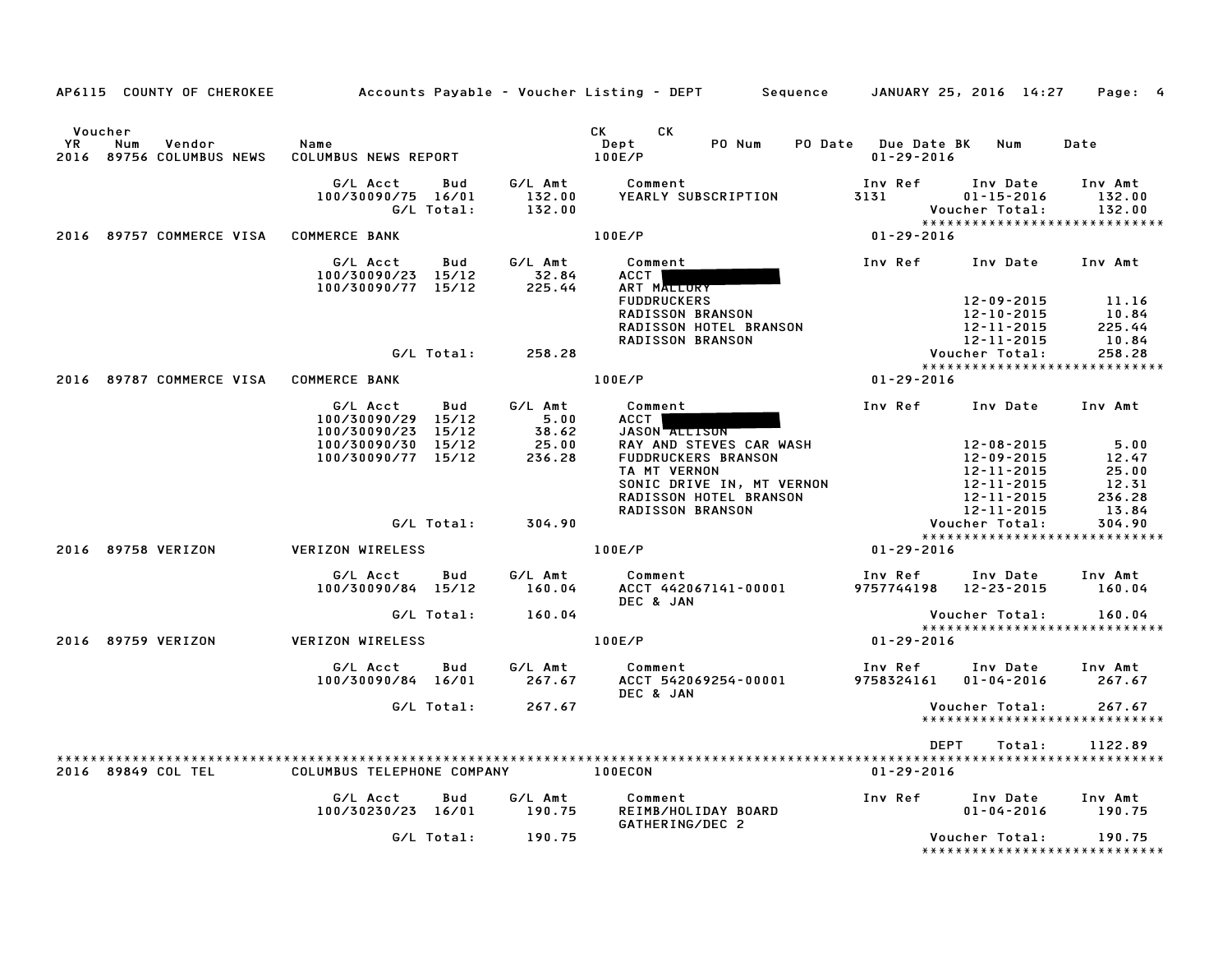|           | AP6115 COUNTY OF CHEROKEE                                 |                                                                            |                          |                                                  | Accounts Payable – Voucher Listing – DEPT         Sequence     JANUARY 25, 2016  14:27                                                                         |                                             |                                                                                                            | Page: 5                                                                          |
|-----------|-----------------------------------------------------------|----------------------------------------------------------------------------|--------------------------|--------------------------------------------------|----------------------------------------------------------------------------------------------------------------------------------------------------------------|---------------------------------------------|------------------------------------------------------------------------------------------------------------|----------------------------------------------------------------------------------|
| Voucher   |                                                           |                                                                            |                          |                                                  |                                                                                                                                                                |                                             | CK                                                                                                         | CK                                                                               |
| <b>YR</b> | Num<br>Vendor<br>2016 89740 SEK INC                       | Name<br>SOUTHEAST KANSAS INC                                               |                          |                                                  | Dept PO Num<br><b>100ECON</b>                                                                                                                                  | PO Date Due Date BK Num<br>$01 - 29 - 2016$ |                                                                                                            | Date                                                                             |
|           |                                                           | G/L Acct<br>100/30230/76 16/01                                             | Bud                      | G/L Amt<br>100.00                                | Comment<br>MEMBERSHIP RENEWAL 2016<br>ECONOMIC DEVELOPMENT                                                                                                     | Inv Ref<br>16-1101                          | Inv Date<br>$01 - 12 - 2016$                                                                               | Inv Amt<br>100.00                                                                |
|           |                                                           |                                                                            | G/L Total:               | 100.00                                           |                                                                                                                                                                |                                             | Voucher Total:                                                                                             | 100.00                                                                           |
|           | 2016 89788 US CELLULAR                                    | US CELLULAR                                                                |                          |                                                  | 100ECON                                                                                                                                                        | $01 - 29 - 2016$                            |                                                                                                            | *****************************                                                    |
|           |                                                           | G/L Acct<br>100/30230/74 16/01                                             | <b>Bud</b><br>G/L Total: | G/L Amt<br>112.43<br>112.43                      | Comment<br>Comment<br>ACCT 850273042                                                                                                                           | Inv Ref<br>0117813486 01-06-2016            | Inv Date<br>Voucher Total:                                                                                 | Inv Amt<br>112.43<br>112.43<br>*****************************                     |
|           |                                                           |                                                                            |                          |                                                  |                                                                                                                                                                | DEPT                                        | Total:                                                                                                     | 403.18                                                                           |
|           | 2016 89725 CINTAS 0855                                    | <b>CINTAS CORP</b>                                                         |                          |                                                  | 100EMPCOMP                                                                                                                                                     | $01 - 29 - 2016$                            |                                                                                                            |                                                                                  |
|           |                                                           | G/L Acct<br>100/30330/21 16/01<br>100/30330/22 16/01                       | Bud                      | 55.00<br>46.44                                   | G/L Amt Comment<br>BATTERIES, GLOVES                                                                                                                           | Inv Ref<br>8402550239                       | Inv Date<br>$01 - 01 - 2016$                                                                               | Inv Amt<br>101.44                                                                |
|           |                                                           |                                                                            | G/L Total:               | 101.44                                           |                                                                                                                                                                |                                             | Voucher Total:                                                                                             | 101.44<br>*****************************                                          |
|           | 2016 89781 CULLIGAN                                       | CULLIGAN OF JOPLIN                                                         |                          |                                                  | $01 - 29 - 2016$<br>100EMPCOMP                                                                                                                                 |                                             |                                                                                                            |                                                                                  |
|           |                                                           | G/L Acct<br>100/30330/31 16/01                                             | Bud<br>16/01             | G/L Amt<br>187.44                                | Comment<br>COFFEE, WATER, CONDIMENTS 73943<br>WATER, CONDIMENTS<br><b>COFFEE</b>                                                                               | Inv Ref<br>90111590<br>90111596             | Inv Date<br>$01 - 19 - 2016$<br>$01 - 13 - 2016$<br>$01 - 13 - 2016$                                       | Inv Amt<br>61.22<br>67.22<br>59.00                                               |
|           |                                                           |                                                                            | G/L Total:               | 187.44                                           |                                                                                                                                                                |                                             | Voucher Total:                                                                                             | 187.44                                                                           |
|           | 2016 89742 ETTINGERS                                      | ETTINGER'S OFFICE SUPPLY                                                   |                          |                                                  | $01 - 29 - 2016$<br>100EMPCOMP                                                                                                                                 |                                             |                                                                                                            | *****************************                                                    |
|           |                                                           | G/L Acct<br>100/30330/31 16/01<br>100/30330/26 16/01<br>100/30330/23 16/01 | Bud<br>G/L Total:        | G/L Amt<br>369.76<br>720.00<br>253.84<br>1343.60 | Comment<br>Comment<br>CUPS, T/TISSUE, TOWELS,SOAP 4667950<br>AIR FRESHENER, URINAL SCREN 4667951<br>אירים דחשבות 4668060<br>PAPER, PENS, CLEANING PADS 4667940 | Inv Ref                                     | Inv Date<br>$01 - 14 - 2016$<br>$01 - 15 - 2016$<br>$01 - 15 - 2016$<br>$01 - 13 - 2016$<br>Voucher Total: | Inv Amt<br>243.03<br>126.73<br>720.00<br>253.84<br>1343.60                       |
|           |                                                           |                                                                            |                          |                                                  |                                                                                                                                                                |                                             |                                                                                                            | *****************************                                                    |
|           | 2016 89743 MCCARTYS                                       | <b>MCCARTY'S</b>                                                           |                          |                                                  | 100EMPCOMP                                                                                                                                                     | 01-29-2016                                  |                                                                                                            |                                                                                  |
|           |                                                           | G/L Acct<br>100/30330/28 16/01<br>100/30330/32 16/01<br>100/30330/32 16/01 | Bud<br>G/L Total:        | G/L Amt<br>414.01<br>193.84<br>76.84<br>684.69   | Comment<br>TONERS, NOTES, CD-R, MARKER 6281490<br>PAPER, CALENDAR 6283120<br>PAPER, CALENDAR 6283120<br>BINDERS, LABEL TAPE 6289440                            | Inv Ref                                     | Inv Date<br>$01 - 11 - 2016$<br>$01 - 11 - 2016$<br>$01 - 21 - 2016$<br>Voucher Total:                     | Inv Amt<br>414.01<br>193.84<br>76.84<br>684.69<br>****************************** |
|           | 2016 89819 MONROE SYSTEMS MONROE SYSTEMS FOR BUSINESS INC |                                                                            |                          |                                                  | 100EMPCOMP                                                                                                                                                     | $01 - 29 - 2016$                            |                                                                                                            |                                                                                  |
|           |                                                           | G/L Acct<br>100/30330/23 16/01                                             | Bud<br>G/L Total:        | G/L Amt<br>105.43<br>105.43                      | Comment<br>ADDING MACHINE TAPE/RIBBONS 7EW78A                                                                                                                  |                                             | Inv Ref Inv Date<br>$01 - 08 - 2016$<br>Voucher Total:                                                     | Inv Amt<br>105.43<br>105.43                                                      |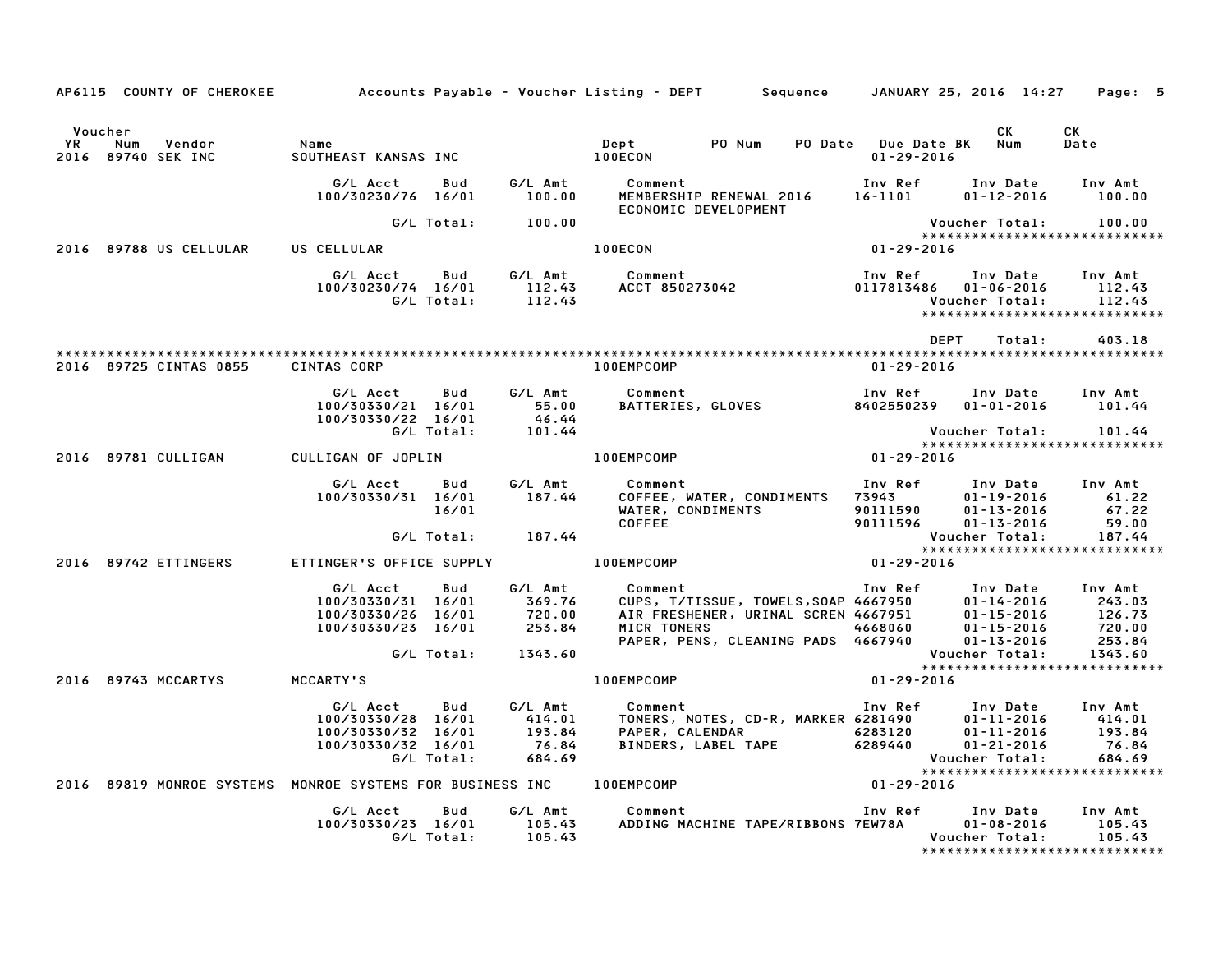| AP6115 COUNTY OF CHEROKEE                                |                                                                                                                       |                                                         | Accounts Payable – Voucher Listing – DEPT       Sequence                                                                                                                                                                                                             | JANUARY 25, 2016 14:27                                                                                                                                                                     | Page: 6                                                         |
|----------------------------------------------------------|-----------------------------------------------------------------------------------------------------------------------|---------------------------------------------------------|----------------------------------------------------------------------------------------------------------------------------------------------------------------------------------------------------------------------------------------------------------------------|--------------------------------------------------------------------------------------------------------------------------------------------------------------------------------------------|-----------------------------------------------------------------|
| Voucher<br>YR<br>Vendor<br>Num<br>2016 89738 OFFICE 0113 | Name<br>OFFICE DEPOT                                                                                                  |                                                         | CK and the set of the set of the set of the set of the set of the set of the set of the set of the set of the set of the set of the set of the set of the set of the set of the set of the set of the set of the set of the se<br>CK<br>PO Num<br>Dept<br>100EMPCOMP | PO Date Due Date BK<br>Num<br>$01 - 29 - 2016$                                                                                                                                             | Date                                                            |
|                                                          | G/L Acct<br>Bud<br>100/30330/24 16/01                                                                                 | G/L Amt<br>46.97                                        | Comment<br>CALENDAR REFILL, TAPE<br>ACCT 61965543                                                                                                                                                                                                                    | Inv Ref      Inv Date     Inv Amt<br>815501711001 01-06-2016                                                                                                                               | 46.97                                                           |
|                                                          | G/L Total:                                                                                                            | 46.97                                                   |                                                                                                                                                                                                                                                                      | Voucher Total:<br>******************************                                                                                                                                           | 46.97                                                           |
| 2016 89744 QUILL                                         | QUILL CORPORATION                                                                                                     |                                                         | 100EMPCOMP                                                                                                                                                                                                                                                           | $01 - 29 - 2016$                                                                                                                                                                           |                                                                 |
|                                                          | G/L Acct<br>Bud<br>100/30330/26 16/01<br>100/30330/27 16/01<br>100/30330/22 16/01<br>100/30330/23 16/01<br>G/L Total: | G/L Amt<br>48.50<br>187.12<br>695.04<br>22.45<br>953.11 | Comment<br>TAB DIVIDERS<br>9<br>MONTHLY CALENDAR<br>REPORT COVERS, CLIPS, INK<br>TONERS, CLIPS, PAPER, GERMX 2305284<br>CLEANING PADS                                                                                                                                | Inv Ref<br>Inv Date<br>2009995<br>2027421<br>2027468<br>2305284<br>2145586<br>$01 - 06 - 2016$<br>$01 - 06 - 2016$<br>$01 - 06 - 2016$<br>01-13-2016<br>$01 - 08 - 2016$<br>Voucher Total: | Inv Amt<br>44.01<br>4.49<br>187.12<br>695.04<br>22.45<br>953.11 |
|                                                          |                                                                                                                       |                                                         |                                                                                                                                                                                                                                                                      | *****************************                                                                                                                                                              |                                                                 |
| 2016 89755 WESTAR                                        | <b>WESTAR ENERGY</b><br>Bud<br>G/L Acct<br>100/30030/25 16/01<br>G/L Total:                                           | G/L Amt<br>69.04<br>69.04                               | 100EMPCOMP<br>Comment<br>ACCT 2457329745                                                                                                                                                                                                                             | $01 - 29 - 2016$<br>Inv Ref<br>STORM ^<br>Inv Date<br>STORM SIREN 01-13-2016<br>Voucher Total:<br>*****************************                                                            | Inv Amt<br>69.04<br>69.04                                       |
| 2016 89726 CBM                                           | <b>CBM MANAGED SERVICES</b>                                                                                           |                                                         | 100JAIL                                                                                                                                                                                                                                                              | DEPT<br>Total:<br>$01 - 29 - 2016$                                                                                                                                                         | 3491.72                                                         |
|                                                          | G/L Acct<br>Bud<br>100/30140/31 16/01<br>15/12                                                                        | G/L Amt<br>4947.50                                      | Comment<br>INMATE MEALS<br>12/31/15 - 01/6/16                                                                                                                                                                                                                        | Inv Ref      Inv Date<br>94369<br>$01 - 06 - 2016$                                                                                                                                         | Inv Amt<br>2529.70                                              |
|                                                          | G/L Total:                                                                                                            | 4947.50                                                 | $1/7/16 - 1/13/16$                                                                                                                                                                                                                                                   | 94653<br>$01 - 13 - 2016$<br>Voucher Total:                                                                                                                                                | 2417.80<br>4947.50                                              |
| 2016 89789 COMMERCE VISA                                 | <b>COMMERCE BANK</b>                                                                                                  |                                                         | 100JAIL                                                                                                                                                                                                                                                              | *****************************<br>$01 - 29 - 2016$                                                                                                                                          |                                                                 |
|                                                          | G/L Acct<br>Bud<br>100/30140/73 15/12<br>100/30140/80 15/12<br>100/30140/73 16/01                                     | G/L Amt<br>13.64<br>26.21<br>27.00                      | Comment<br>ACCT  <br>DENNIS OPLUINIK<br>HONG KONG RESTAURANT,<br><b>SUTHERLANDS</b><br>SUTHERLANDS<br>STORE 26, EUREKA                                                                                                                                               | Inv Ref<br>Inv Date<br>12-07-2015<br>12-19-2015<br>12-26-2015<br>$01 - 04 - 2016$                                                                                                          | Inv Amt<br>13.64<br>12.34<br>13.87<br>27.00                     |
|                                                          | G/L Total:                                                                                                            | 66.85                                                   |                                                                                                                                                                                                                                                                      | Voucher Total:                                                                                                                                                                             | 66.85                                                           |
| 2016 89790 CORRECT                                       | CORRECT CARE SOLUTIONS LLC                                                                                            |                                                         | 100JAIL                                                                                                                                                                                                                                                              | *****************************<br>01-29-2016                                                                                                                                                |                                                                 |
|                                                          |                                                                                                                       |                                                         |                                                                                                                                                                                                                                                                      |                                                                                                                                                                                            |                                                                 |
|                                                          | G/L Acct<br>Bud<br>100/30140/81 16/01                                                                                 | G/L Amt<br>144.00                                       | Comment<br>INMATE HEALTHCARE                                                                                                                                                                                                                                         | Inv Ref<br>Inv Date<br>01131601<br>$01 - 13 - 2016$                                                                                                                                        | Inv Amt<br>144.00                                               |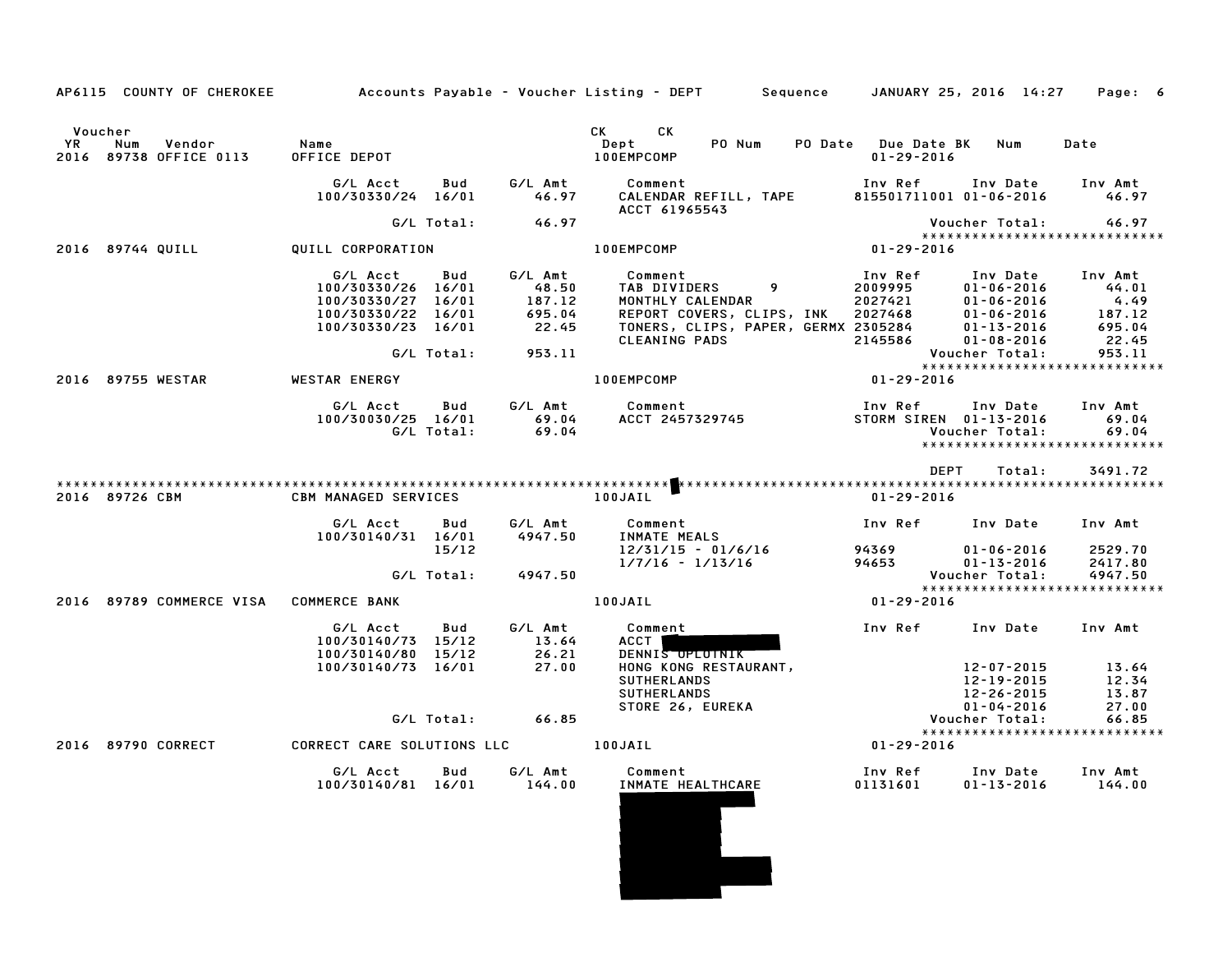|         |        |                        | AP6115 COUNTY OF CHEROKEE Accounts Payable - Voucher Listing - DEPT Sequence JANUARY 25, 2016 14:27 Page: 7                                                                            |            |                    |                                                         |                                                                 |                                                                                                                                                                                                                                     |                       |                                                                 |
|---------|--------|------------------------|----------------------------------------------------------------------------------------------------------------------------------------------------------------------------------------|------------|--------------------|---------------------------------------------------------|-----------------------------------------------------------------|-------------------------------------------------------------------------------------------------------------------------------------------------------------------------------------------------------------------------------------|-----------------------|-----------------------------------------------------------------|
| Voucher | YR Num | Vendor                 | Name                                                                                                                                                                                   |            | G/L Total: 144.00  | CK CK<br>Dept                                           | PO Num                                                          | PO Date Due Date BK Num                                                                                                                                                                                                             |                       | Date<br>Voucher Total: 144.00<br>****************************** |
|         |        | 2016 89791 EMPIRE      | EMPIRE DISTRICT ELECTRIC COMPANY 100JAIL                                                                                                                                               |            |                    |                                                         |                                                                 | 01-29-2016                                                                                                                                                                                                                          |                       |                                                                 |
|         |        |                        | G/L Acct  Bud  G/L Amt  Comment<br>100/30140/72 16/01  3603.46  ACCT  643108-13-7<br>G/L Total:  3603.46                                                                               |            |                    |                                                         |                                                                 | Inv Ref Inv Date Inv Amt                                                                                                                                                                                                            |                       |                                                                 |
|         |        |                        | 2016 89727 EVANS EVAN'S HEALTH MART DRUG 100JAIL                                                                                                                                       |            |                    |                                                         |                                                                 |                                                                                                                                                                                                                                     |                       |                                                                 |
|         |        |                        | G/L Acct   Bud<br>100/30140/81 16/01                                                                                                                                                   |            |                    |                                                         |                                                                 |                                                                                                                                                                                                                                     |                       |                                                                 |
|         |        |                        | 2016 89836 HALLS           HALL'S PEST CONTROL                 100JAIL                                                                                                                 |            |                    |                                                         |                                                                 | $01 - 29 - 2016$                                                                                                                                                                                                                    |                       |                                                                 |
|         |        |                        | G/L Acct Bud G/L Amt Comment Inv Ref Inv Date Inv Amt<br>140/30140/80 16/01 75.00 MONTHLY SPRAY 75360 01-22-2016 75.00<br>G/L Total: 75.00<br>NRY KRAFT INC 100JAIL 100JAIL 01-29-2016 |            |                    |                                                         |                                                                 |                                                                                                                                                                                                                                     |                       |                                                                 |
|         |        |                        | 2016 89728 HENRY KRAFT HENRY KRAFT INC                                                                                                                                                 |            |                    |                                                         |                                                                 |                                                                                                                                                                                                                                     |                       |                                                                 |
|         |        |                        | 100/30140/40 16/01 1284.55                                                                                                                                                             | 16/01      |                    | G/L Acct Bud G/L Amt Comment<br>CUPS, TOWELS, DETERGENT | Comment<br>LINERS, DEGREASER, T/TISSUE 216423 01-06-2016 784.76 |                                                                                                                                                                                                                                     |                       |                                                                 |
|         |        |                        |                                                                                                                                                                                        |            |                    |                                                         | BLEACH, BROOM, DETERGENT 217238 01-20-2016 499.79               |                                                                                                                                                                                                                                     |                       |                                                                 |
|         |        |                        |                                                                                                                                                                                        |            | G/L Total: 1284.55 |                                                         |                                                                 |                                                                                                                                                                                                                                     |                       |                                                                 |
|         |        |                        | 2016 89792 KS GAS               KANSAS GAS SERVICE                                                                                                                                     |            |                    | 100JAIL                                                 |                                                                 | 01-29-2016                                                                                                                                                                                                                          |                       |                                                                 |
|         |        |                        | G/L Acct Bud G/L Amt Comment Inv Ref Inv Date Inv Amt<br>100/30140/72 16/01 497.45 ACCT 510401545 1674911 36 01–11–2016 497.45<br>G/L Total: 497.45 497.45 Voucher Total: 497.45       |            |                    |                                                         |                                                                 |                                                                                                                                                                                                                                     |                       |                                                                 |
|         |        |                        | 2016 89729 MANZER FAMILY MANZER FAMILY MEDICINE                                                                                                                                        |            | <b>100JAIL</b>     |                                                         |                                                                 | $01 - 29 - 2016$                                                                                                                                                                                                                    |                       |                                                                 |
|         |        |                        |                                                                                                                                                                                        |            |                    |                                                         |                                                                 |                                                                                                                                                                                                                                     |                       |                                                                 |
|         |        | 2016 89793 MERCY MAUDE | MERCY MAUDE NORTON HOSPITAL 100JAIL                                                                                                                                                    |            |                    |                                                         |                                                                 | $01 - 29 - 2016$                                                                                                                                                                                                                    |                       |                                                                 |
|         |        |                        | 100/30140/81 15/12 541.02                                                                                                                                                              |            |                    | G/L Acct Bud G/L Amt Comment<br>NEGOTIATED RATES        |                                                                 | Inv Ref Inv Date Inv Amt                                                                                                                                                                                                            |                       |                                                                 |
|         |        |                        |                                                                                                                                                                                        |            |                    |                                                         |                                                                 | 941535800130 12-24-2015 321.18<br>21538707900 12-10-2015 37.73<br>941534400380 12-10-2015 25.27<br>941533600010 12-02-2015 25.27<br>941533600101 12-02-2015 37.73<br>941533700260 12-03-2015 37.73<br>941533700260 12-03-2015 37.73 |                       |                                                                 |
|         |        |                        |                                                                                                                                                                                        | G/L Total: | 541.02             |                                                         |                                                                 | 941533700260 12-03-2015                                                                                                                                                                                                             | <b>Voucher Total:</b> | 56.11<br>541.02                                                 |

\*\*\*\*\*\*\*\*\*\*\*\*\*\*\*\*\*\*\*\*\*\*\*\*\*\*\*\*\*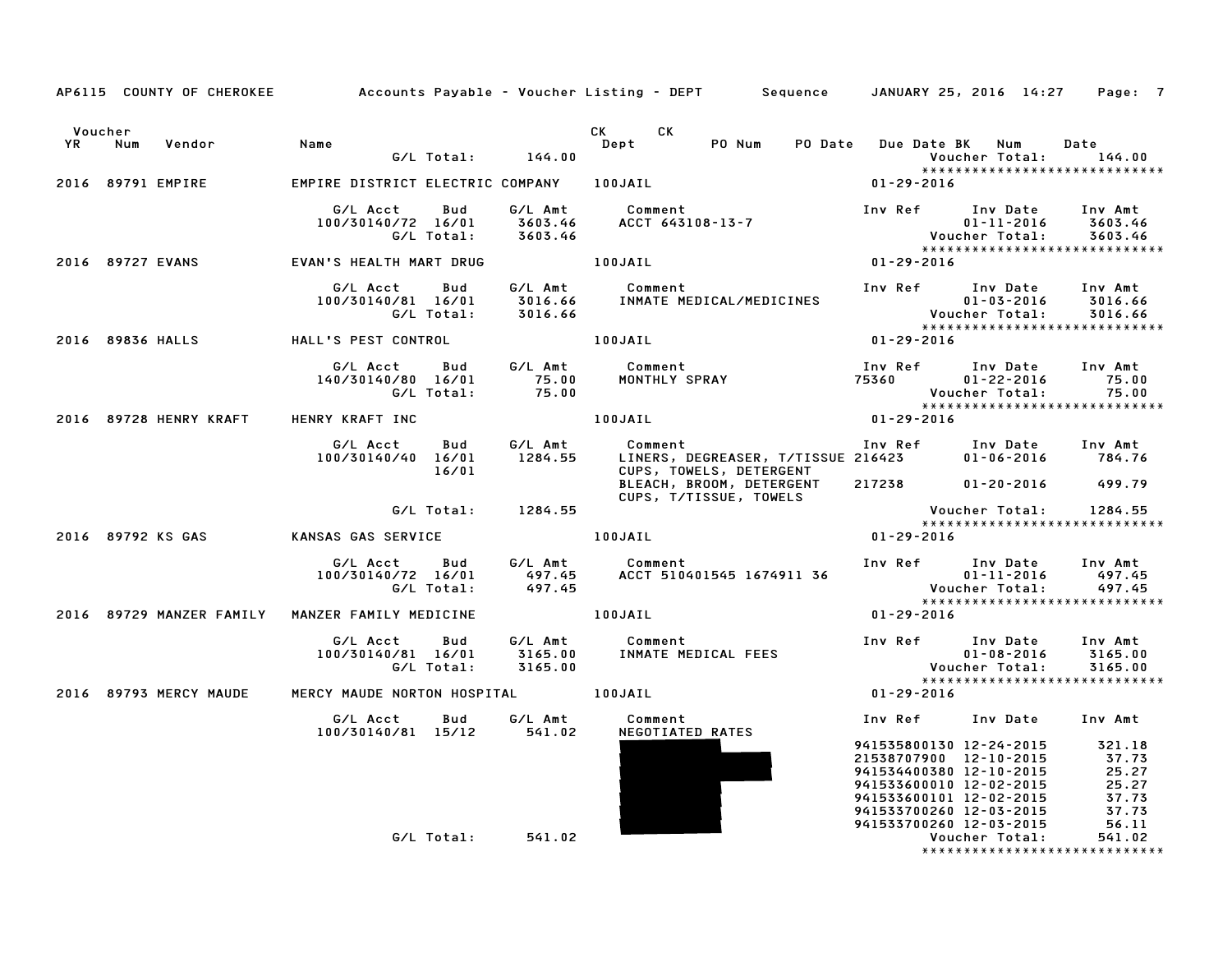| AP6115 COUNTY OF CHEROKEE                                         |                                                                                            |                                        | Accounts Payable – Voucher Listing – DEPT       Sequence     JANUARY 25, 2016 14:27                                                                                                                                                                                                                |                                                                                                                                                                                                                    | Page: 8                                                                              |
|-------------------------------------------------------------------|--------------------------------------------------------------------------------------------|----------------------------------------|----------------------------------------------------------------------------------------------------------------------------------------------------------------------------------------------------------------------------------------------------------------------------------------------------|--------------------------------------------------------------------------------------------------------------------------------------------------------------------------------------------------------------------|--------------------------------------------------------------------------------------|
| Voucher<br><b>YR</b><br>Num<br>Vendor<br>2016 89730 PRO SOLUTIONS | Name<br>PRO SOLUTIONS, LLC                                                                 |                                        | CK CK<br>Dept<br>PO Num<br><b>100JAIL</b>                                                                                                                                                                                                                                                          | PO Date Due Date BK Num<br>$01 - 29 - 2016$                                                                                                                                                                        | Date                                                                                 |
|                                                                   | G/L Acct<br>Bud<br>100/30140/72 16/01<br>G/L Total:                                        | 886.60<br>886.60                       | G/L Amt Comment<br>GAS SALES                                                                                                                                                                                                                                                                       | Inv Ref<br>Inv Date<br>201512051<br>$01 - 13 - 2016$<br>Voucher Total:                                                                                                                                             | Inv Amt<br>886.60<br>886.60                                                          |
| 2016 89731 SECURUS                                                | SECURUS TECHNOLOGIES                                                                       |                                        | 100JAIL                                                                                                                                                                                                                                                                                            | $01 - 29 - 2016$                                                                                                                                                                                                   | *****************************                                                        |
|                                                                   | G/L Acct<br>Bud<br>100/30140/39 16/01                                                      | G/L Amt<br>66.87                       | <b>Comment</b><br>COMMISSARY SALES                                                                                                                                                                                                                                                                 | Inv Ref      Inv Date     Inv Amt                                                                                                                                                                                  |                                                                                      |
|                                                                   | 16/01<br>$G/L$ Total: 66.87                                                                |                                        | $1/3/16 - 1/8/16$<br>$1/12/16 - 1/14/16$                                                                                                                                                                                                                                                           | 24931 2493<br>01-12-2016<br>25063<br>01-20-2016<br>Voucher Total:                                                                                                                                                  | 47.05<br>19.82<br>66.87                                                              |
| 2016 89733 TRUE VALUE COL TRUE VALUE COLUMBUS   100JAIL           |                                                                                            |                                        |                                                                                                                                                                                                                                                                                                    | $01 - 29 - 2016$                                                                                                                                                                                                   | *****************************                                                        |
|                                                                   | G/L Acct Bud<br>100/30140/80 16/01<br>G/L Total:                                           |                                        | 104.91 FLAP DISC, BRUSH, MISC 108-2016<br>104.91 FLAP DISC, BRUSH, MISC 4263888 01-08-2016                                                                                                                                                                                                         | Inv Ref Inv Date                                                                                                                                                                                                   | Inv Amt<br>104.91<br>104.91                                                          |
| 2016 89732 TURNKEY                                                | TURNKEY CORRECTIONS                                                                        |                                        | 100JAIL                                                                                                                                                                                                                                                                                            | *****************************<br>$01 - 29 - 2016$                                                                                                                                                                  |                                                                                      |
|                                                                   | G/L Acct<br>Bud<br>100/30140/39 16/01<br>100/30140/39 15/12<br>100/30140/39 16/01<br>16/01 | G/L Amt<br>634.50<br>1515.12<br>545.55 | Comment<br>Comment<br>CANTEEN SALES,<br>INMATE EMAIL CHARGES<br>INMATE EMAIL CHARGES<br>INMATE RELEASE DEBIT CARD<br>PAPER, ENVELOPES, POSTCARDS 114620151231 12-31-2015<br>TOOTHPASTE, DEOD., SHAMPOO<br>INMATE SMS CHARGES<br>MEDIA ITEM PURCHASES/FEES<br><b>CANTEEN SALES</b><br>CANTEEN SALES | Inv Ref      Inv Date<br>114620151231 12-31-2015<br>114620151231 12-31-2015<br>114620151231 12-31-2015<br>114620151231 12-31-2015<br>114620151231 12-31-2015<br>114620160107 01-07-2016<br>114620160115 01-14-2016 | Inv Amt<br>825.92<br>88.50<br>20.00<br>290.63<br>13.52<br>276.55<br>634.50<br>545.55 |
|                                                                   | G/L Total:                                                                                 | 2695.17                                |                                                                                                                                                                                                                                                                                                    | Voucher Total:                                                                                                                                                                                                     | 2695.17<br>*****************************                                             |
| 2016 89794 VIA                                                    |                                                                                            |                                        |                                                                                                                                                                                                                                                                                                    | $01 - 29 - 2016$                                                                                                                                                                                                   |                                                                                      |
|                                                                   | G/L Acct<br>Bud<br>100/30140/81 15/12                                                      | G/L Amt<br>5483.32                     | Comment<br>NEGOTIATED RATE                                                                                                                                                                                                                                                                         | Inv Ref      Inv Date                                                                                                                                                                                              | Inv Amt                                                                              |
|                                                                   | G/L Total:                                                                                 | 5483.32                                |                                                                                                                                                                                                                                                                                                    | VAK09977 12-04-2015<br>Voucher Total:                                                                                                                                                                              | 5483.32<br>5483.32                                                                   |
| 2016 89830 360                                                    | 360 CORRECTIONAL CONSULTING LLC 100JAIL                                                    |                                        |                                                                                                                                                                                                                                                                                                    | $01 - 29 - 2016$                                                                                                                                                                                                   | *****************************                                                        |
|                                                                   | Bud<br>G/L Acct<br>100/30140/76 16/01 3198.00                                              | G/L Amt                                | Comment<br>PREA AUDIT-CHEROKEE CO LAW 107<br>ENFORCEMENT CENTER                                                                                                                                                                                                                                    | Inv Ref Inv Date Inv Amt<br>$01 - 19 - 2016$                                                                                                                                                                       | 3198.00                                                                              |
|                                                                   | G/L Total: 3198.00                                                                         |                                        |                                                                                                                                                                                                                                                                                                    | Voucher Total:                                                                                                                                                                                                     | 3198.00<br>*****************************                                             |
|                                                                   |                                                                                            |                                        |                                                                                                                                                                                                                                                                                                    | <b>DEPT</b><br>Total:                                                                                                                                                                                              | 29776.36                                                                             |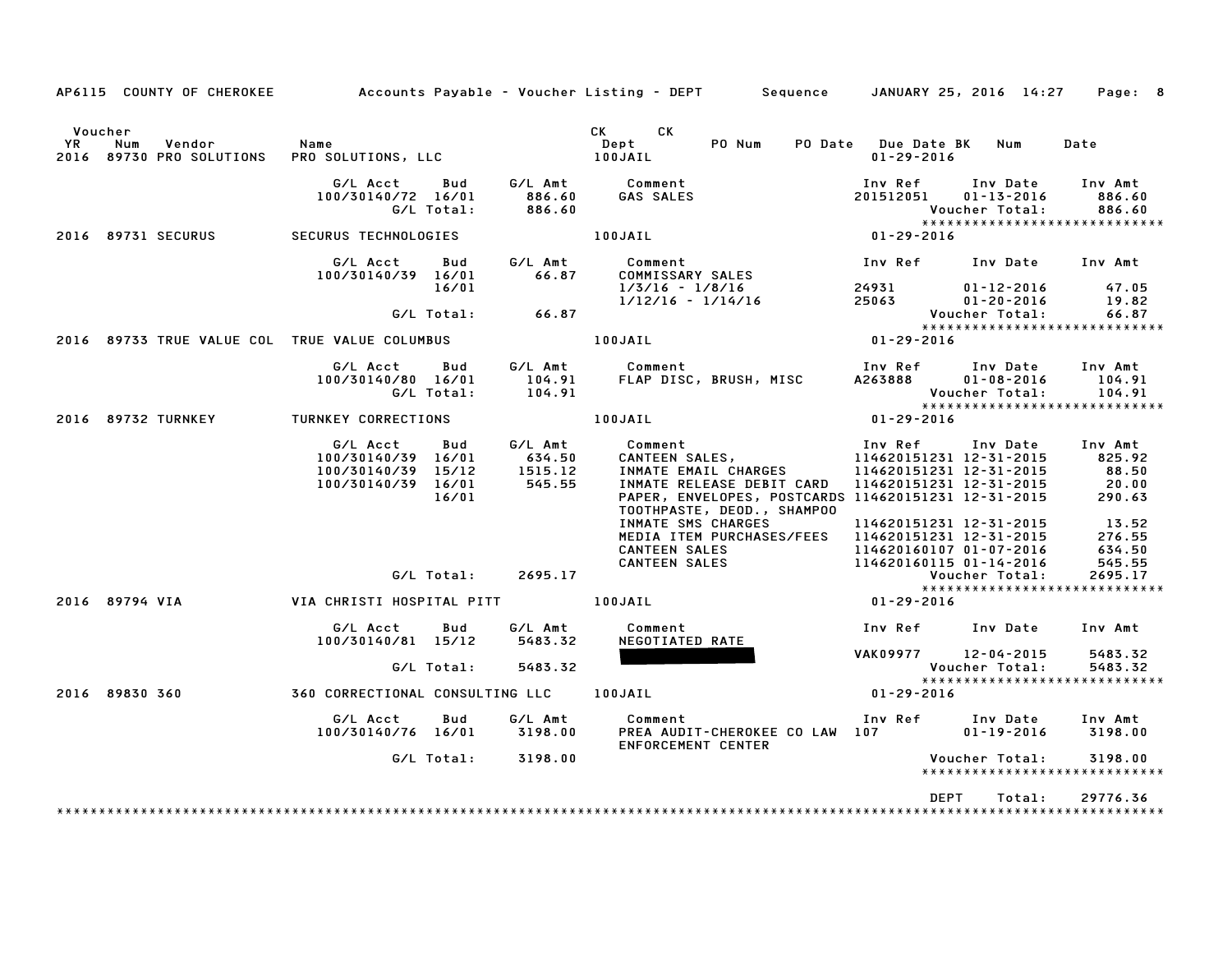| AP6115 COUNTY OF CHEROKEE                                                                         |                                                |                          |                               | Accounts Payable – Voucher Listing – DEPT<br>Sequence                   |                                        | JANUARY 25, 2016 14:27                                                          | Page: 9                                 |
|---------------------------------------------------------------------------------------------------|------------------------------------------------|--------------------------|-------------------------------|-------------------------------------------------------------------------|----------------------------------------|---------------------------------------------------------------------------------|-----------------------------------------|
| Voucher                                                                                           |                                                |                          |                               | CK.<br>CK.                                                              |                                        |                                                                                 |                                         |
| YR<br>Num<br>Vendor<br>2016 89754 SEK REG JUVENIL SEK REGIONAL JUVENILE DETENTION CTR 100JUVENILE | Name                                           |                          |                               | Dept<br>PO Num<br><b>PO Date</b>                                        | <b>Due Date BK</b><br>$01 - 29 - 2016$ | Num                                                                             | Date                                    |
|                                                                                                   | G/L Acct<br>100/30170/89 15/12                 | Bud<br>G/L Total:        | G/L Amt<br>7935.00<br>7935.00 | Comment<br>MONTHLY DETENTION FEE                                        | Inv Ref<br>5802                        | Inv Date<br>12-31-2015<br>Voucher Total:<br>*****************************       | Inv Amt<br>7935.00<br>7935.00           |
|                                                                                                   |                                                |                          |                               |                                                                         |                                        | <b>DEPT</b><br>Total:                                                           | 7935.00                                 |
| 2016 89780 CULLIGAN                                                                               | CULLIGAN OF JOPLIN                             |                          |                               | 100REGOFDEED                                                            | $01 - 29 - 2016$                       |                                                                                 |                                         |
|                                                                                                   | G/L Acct<br>100/30050/83 16/01                 | <b>Bud</b><br>G/L Total: | G/L Amt<br>9.90<br>9.90       | Comment<br><b>WATER</b>                                                 | Inv Ref<br>90111591                    | Inv Date<br>$01 - 13 - 2016$<br>Voucher Total:                                  | Inv Amt<br>9.90<br>9.90                 |
| 2016 89739 KS REG OF DEED KANSAS REGISTER OF DEEDS ASSOCIATIO 100REGOFDEED                        |                                                |                          |                               |                                                                         | $01 - 29 - 2016$                       | *****************************                                                   |                                         |
|                                                                                                   | G/L Acct<br>100/30050/75 16/01                 | Bud                      | G/L Amt<br>200.00             | Comment<br><b>2016 DUES</b><br>CHEROKEE COUNTY                          | Inv Ref                                | Inv Date<br>$01 - 06 - 2016$                                                    | Inv Amt<br>200.00                       |
|                                                                                                   |                                                | G/L Total:               | 200.00                        |                                                                         |                                        | Voucher Total:<br>*****************************                                 | 200.00                                  |
|                                                                                                   |                                                |                          |                               |                                                                         |                                        | <b>DEPT</b><br>Total:                                                           | 209.90                                  |
| 2016 89734 CENTURYLINK2961 CENTURYLINK                                                            |                                                |                          |                               | <b>100SHERIFF</b>                                                       | $01 - 29 - 2016$                       |                                                                                 |                                         |
|                                                                                                   | G/L Acct<br>100/30060/74 16/01                 | Bud<br>G/L Total:        | G/L Amt<br>80.36<br>80.36     | Comment<br>ACCT 314237715                                               | Inv Ref                                | Inv Date<br>$01 - 01 - 2016$<br>Voucher Total:<br>***************************** | Inv Amt<br>80.36<br>80.36               |
| 2016 89795 COMMERCE VISA                                                                          | <b>COMMERCE BANK</b>                           |                          |                               | <b>100SHERIFF</b>                                                       | 01-29-2016                             |                                                                                 |                                         |
|                                                                                                   | G/L Acct<br>100/30060/88<br>100/30060/30 15/12 | Bud<br>15/12             | G/L Amt<br>225.44<br>21.01    | Comment<br>ACCT<br><b>TERRY CLUGSTON</b>                                | Inv Ref                                | Inv Date                                                                        | Inv Amt                                 |
|                                                                                                   |                                                | G/L Total:               | 246.45                        | <b>RADISSON HOTEL BRANSON</b><br>BP HUNTINGTON PAR TOPEKA               | $\bf{1}$                               | 12-11-2015<br>12-31-2015<br>Voucher Total:<br>*********************             | 225.44<br>21.01<br>246.45<br>********** |
| 2016 89796 COMMERCE VISA                                                                          | <b>COMMERCE BANK</b>                           |                          |                               | <b>100SHERIFF</b>                                                       | $01 - 29 - 2016$                       |                                                                                 |                                         |
|                                                                                                   | G/L Acct<br>100/30060/88 15/12                 | Bud                      | G/L Amt<br>325.44             | Comment<br><b>ACCT</b><br>DAVID GROVES                                  | Inv Ref                                | Inv Date                                                                        | Inv Amt                                 |
|                                                                                                   |                                                | G/L Total:               | 325.44                        | CONTINUING ED WEB<br>CONTINUING ED WEB<br><b>RADISSON HOTEL BRANSON</b> | 2                                      | $12 - 08 - 2015$<br>$12 - 08 - 2015$<br>$12 - 11 - 2015$<br>Voucher Total:      | 50.00<br>50.00<br>225.44<br>325.44      |
|                                                                                                   |                                                |                          |                               |                                                                         |                                        |                                                                                 |                                         |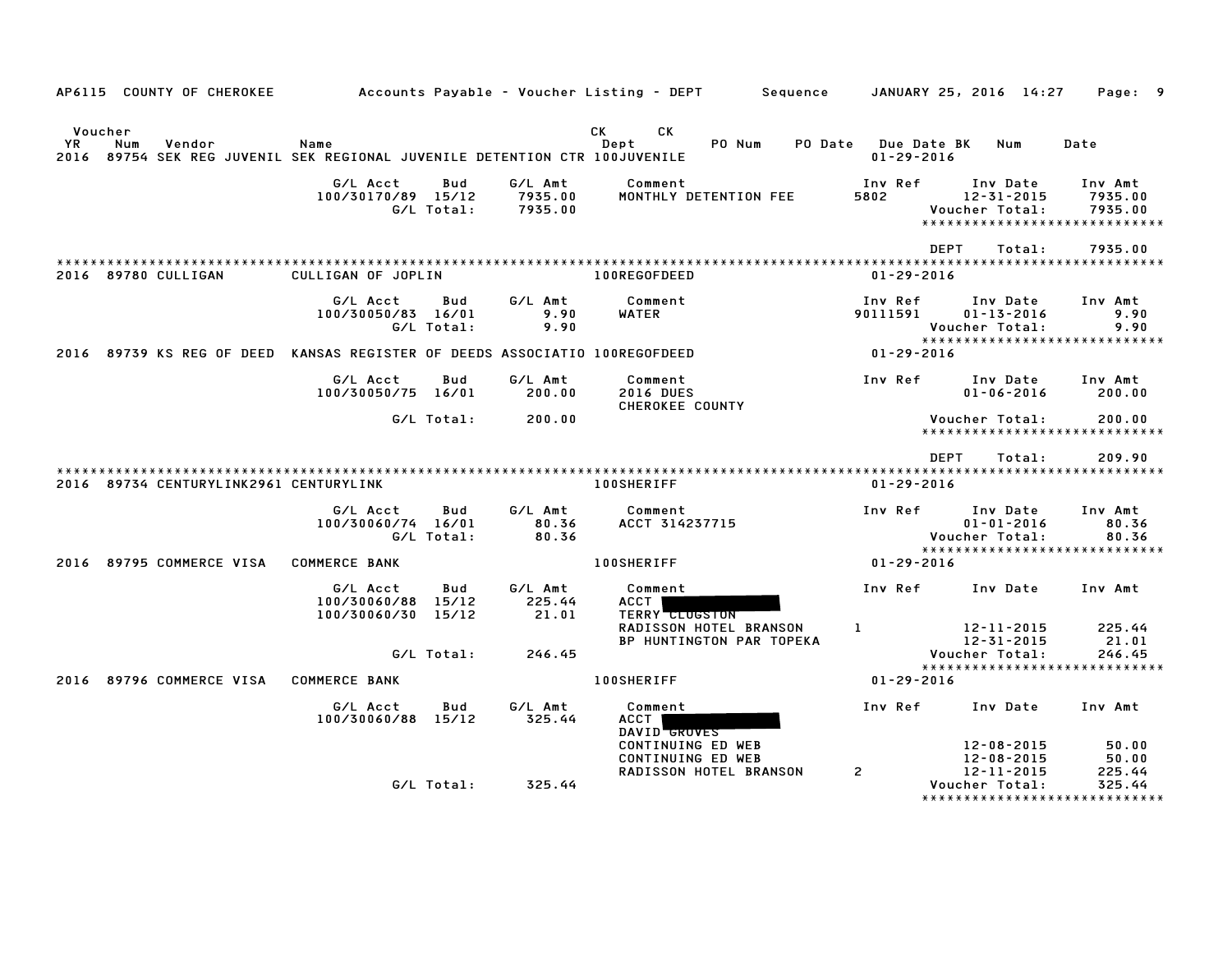|      |                                           |                                                                                                                                                          |        | AP6115 COUNTY OF CHEROKEE Accounts Payable - Voucher Listing - DEPT Sequence JANUARY 25, 2016 14:27                                                                                                                                                              |                  |                                                 | Page: 10                                                                                                                                                                                                              |
|------|-------------------------------------------|----------------------------------------------------------------------------------------------------------------------------------------------------------|--------|------------------------------------------------------------------------------------------------------------------------------------------------------------------------------------------------------------------------------------------------------------------|------------------|-------------------------------------------------|-----------------------------------------------------------------------------------------------------------------------------------------------------------------------------------------------------------------------|
| YR D | Voucher<br>Num Vendor<br>2016 89735 EVANS | Name                                                                                                                                                     |        |                                                                                                                                                                                                                                                                  | 01-29-2016       | CK<br>PO Date Due Date BK Num                   | CK<br>Date                                                                                                                                                                                                            |
|      |                                           |                                                                                                                                                          |        | Inv Ref Inv Date Inv Amt                                                                                                                                                                                                                                         |                  |                                                 |                                                                                                                                                                                                                       |
|      | 2016 89831 FULL SERVICE                   | FULL SERVICE AUTOMOTIVE TO LOOSHERIFF                                                                                                                    |        |                                                                                                                                                                                                                                                                  |                  |                                                 |                                                                                                                                                                                                                       |
|      |                                           | 100/30060/25 16/01                                                                                                                                       |        | - -------<br>  G/L Act   Bud   G/L Amt   Comment   Inver   Inver   1112-20-2016   1457.85<br>  C/L Total:   1457.85   VEHICLE REPAIRS/3 VEHICLES   Voucher Total:   1457.85   C/L Total:   1457.85   C/L Total<br>  C/L Total:   1457.                           |                  |                                                 |                                                                                                                                                                                                                       |
|      | 2016 89852 JAY HATFIELD                   | JAY HATFIELD CHEVROLET 100SHERIFF                                                                                                                        |        | $01 - 29 - 2016$                                                                                                                                                                                                                                                 |                  |                                                 |                                                                                                                                                                                                                       |
|      |                                           | G/L Acct<br>$100/30060/25$ $16/01$ $177.77$                                                                                                              |        | Bud G/L Amt Comment                                                                                                                                                                                                                                              |                  |                                                 |                                                                                                                                                                                                                       |
|      |                                           | G/L Total: 177.77                                                                                                                                        |        |                                                                                                                                                                                                                                                                  |                  |                                                 |                                                                                                                                                                                                                       |
|      | 2016 89737 KANSASLAND                     |                                                                                                                                                          |        | KANSASLAND TIRE OF PITTSBURG 100SHERIFF                                                                                                                                                                                                                          |                  |                                                 |                                                                                                                                                                                                                       |
|      |                                           | G/L Acct        Bud         G/L Amt             Comment<br>100/30060/25 16/01 441.08<br>G/L Total: 441.08                                                |        |                                                                                                                                                                                                                                                                  |                  |                                                 | 441.08                                                                                                                                                                                                                |
|      |                                           | 2016 89832 LAKELAND LAKELAND OFFICE SYSTEMS 100SHERIFF                                                                                                   |        |                                                                                                                                                                                                                                                                  |                  |                                                 |                                                                                                                                                                                                                       |
|      |                                           | G/L Acct Bud G/L Amt Comment<br>100/30060/83 16/01 334.30 CONTRACT<br>G/L Total: 334.30                                                                  |        | Comment                                Inv Ref      Inv Date     Inv Amt<br>CONTRACT CHARGES/COPIER       108244         01-18-2016       334.30                                                                                                                 |                  | ******************************                  | 334.30                                                                                                                                                                                                                |
|      |                                           |                                                                                                                                                          |        | $01 - 29 - 2016$                                                                                                                                                                                                                                                 |                  |                                                 |                                                                                                                                                                                                                       |
|      |                                           | G/L Acct        Bud         G/L Amt           Comment<br>100/30060/25   16/01             598.85         0IL FILTER,  0IL<br>100/30060/25 16/01<br>16/01 |        | 1 MV Ref Inv Date<br>OIL FILTER, OIL<br>BATTERY<br>BATTERY, CREDIT<br>DIL<br>OIL FILTER, OIL<br>OIL 591748<br>OI-19-2016<br>OIL 591748<br>OI-19-2016<br>OIL 591750<br>OI-19-2016<br>OIL FILTER, OIL<br>TURN ROTOR<br>BATTERY<br>DIRIC 591770<br>OI-19-2016<br>DI | Inv Ref          | Inv Date Inv Amt                                | - vate Inv Amt<br>01-11-2016 35.88<br>01-19-2016 120.58<br>01-19-2016 4.85CF<br>01-19-2016 36.61<br>01-19-2016 27.27<br>01-19-2016 18.00<br>71-19-2016 93.88<br>1-20-2016 4.90CR<br>1-21-2016 8.74<br>19.98<br>247.66 |
|      |                                           | G/L Total: 598.85                                                                                                                                        |        |                                                                                                                                                                                                                                                                  |                  |                                                 | 598.85                                                                                                                                                                                                                |
|      | 2016 89736 TBS                            |                                                                                                                                                          |        | TBS ELECTRONICS, INC <b>100SHERIFF</b>                                                                                                                                                                                                                           | $01 - 29 - 2016$ | ******************************                  |                                                                                                                                                                                                                       |
|      |                                           | G/L Acct  Bud  G/L Amt  Comment<br>100/30060/96  16/01  200.00  RADIO  SER\<br>G/L Total:                                                                | 200.00 | Comment                           Inv Ref      Inv Date    Inv Amt<br>RADIO SERVICE/REPAIR/PROGRM 00083350      01-06-2016     200.00                                                                                                                            |                  | Voucher Total:<br>***************************** | 200.00                                                                                                                                                                                                                |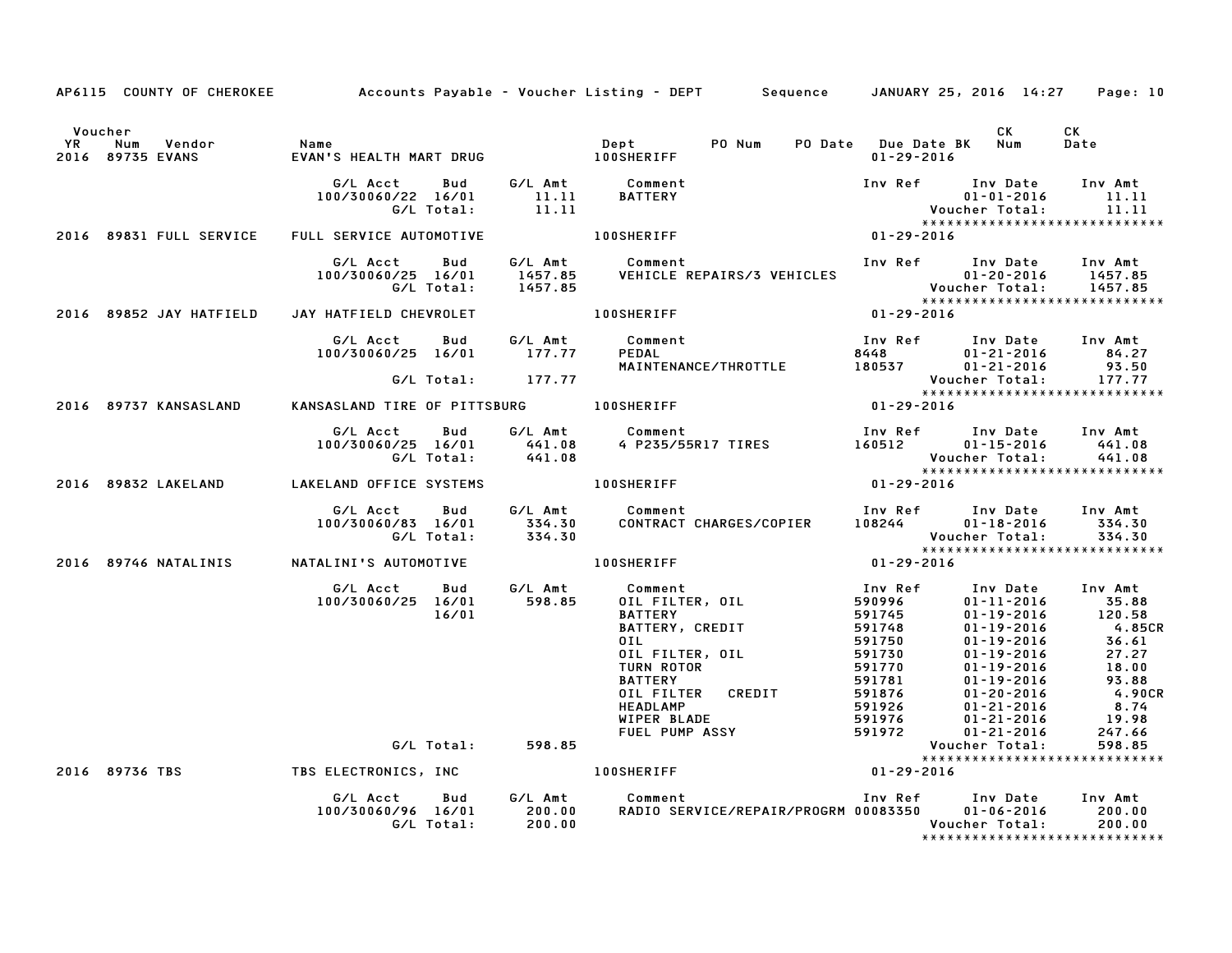| AP6115 COUNTY OF CHEROKEE                             |                                                     |                             | Accounts Payable – Voucher Listing – DEPT         Sequence | JANUARY 25, 2016 14:27                                                                                  | Page: 11                    |
|-------------------------------------------------------|-----------------------------------------------------|-----------------------------|------------------------------------------------------------|---------------------------------------------------------------------------------------------------------|-----------------------------|
| Voucher<br>YR.<br>Num<br>Vendor<br>2016 89833 US BANK | Name<br>US BANK EQUIPMENT FINANCE                   |                             | Dept<br>PO Num<br><b>100SHERIFF</b>                        | CK<br>PO Date Due Date BK<br>Num<br>$01 - 29 - 2016$                                                    | СK<br>Date                  |
|                                                       | G/L Acct<br>Bud<br>100/30060/83 16/01<br>G/L Total: | G/L Amt<br>578.00<br>578.00 | Comment<br>CONTRACT CHARGES/COPIER                         | Inv Ref<br>Inv Date<br>296288558<br>$01 - 17 - 2016$<br>Voucher Total:<br>***************************** | Inv Amt<br>578.00<br>578.00 |
|                                                       |                                                     |                             |                                                            | <b>DEPT</b><br>Total:                                                                                   | 4451.21                     |
| 2016 89844 BAYLOR, A                                  | AJA BAYLOR                                          |                             | <b>100TREAS</b>                                            | $01 - 29 - 2016$                                                                                        |                             |
|                                                       | G/L Acct<br>Bud<br>100/30030/02 16/01<br>G/L Total: | G/L Amt<br>10.00<br>10.00   | Comment<br>CONTRACT HOUR/RE TAXES                          | Inv Ref<br>Inv Date<br>$01 - 25 - 2016$<br>Voucher Total:                                               | Inv Amt<br>10.00<br>10.00   |
| 2016 89820 COLUMBUS NEWS                              | COLUMBUS NEWS REPORT                                |                             | <b>100TREAS</b>                                            | ******************************<br>$01 - 29 - 2016$                                                      |                             |
|                                                       | G/L Acct<br>Bud<br>100/30030/78 16/01               | G∕L Amt<br>132.00           | Comment<br>YEARLY SUBSCRIPTION<br><b>COUNTY TREASURER</b>  | Inv Ref<br>Inv Date<br>3136<br>$01 - 15 - 2016$                                                         | Inv Amt<br>132.00           |
|                                                       | G/L Total:                                          | 132.00                      |                                                            | Voucher Total:<br>*****************************                                                         | 132.00                      |
|                                                       |                                                     |                             |                                                            | DEPT<br>Total:                                                                                          | 142.00                      |
| 2016 89745 PINNACLE PLOT                              | PINNACLE PLOTTING AND SUPPLY LC                     |                             | 100911                                                     | $01 - 29 - 2016$                                                                                        |                             |
|                                                       | G/L Acct<br>Bud<br>100/30190/21 15/12<br>G/L Total: | G/L Amt<br>165.00<br>165.00 | Comment<br>CANON ROLL HOLDER SET                           | Inv Ref<br>Inv Date<br>54325<br>12-21-2015<br>Voucher Total:<br>*****************************           | Inv Amt<br>165.00<br>165.00 |
|                                                       |                                                     |                             |                                                            | <b>DEPT</b><br>Total:                                                                                   | 165.00                      |
| 2016 89778 AIRGAS                                     | <b>AIRGAS</b>                                       |                             | 110HWY                                                     | $01 - 29 - 2016$                                                                                        |                             |
|                                                       | G/L Acct<br>Bud<br>110/30110/79 15/12<br>G/L Total: | G/L Amt<br>266.37<br>266.37 | Comment<br>CYLINDER RENTAL                                 | Inv Ref<br>Inv Date<br>9932704871<br>12-31-2015<br>Voucher Total:                                       | Inv Amt<br>266.37<br>266.37 |
| 2016 89777 APPLE                                      | APPLEMARKET                                         |                             | <b>110HWY</b>                                              | ******************************<br>01-29-2016                                                            |                             |
|                                                       | G/L Acct<br>Bud<br>110/30110/42 16/01<br>G/L Total: | G/L Amt<br>11.99<br>11.99   | Comment<br>CREAMER, SPOONS, LEMON WIPE 21219112            | Inv Ref Inv Date<br>$01 - 13 - 2016$<br>Voucher Total:<br>*****************************                 | Inv Amt<br>11.99<br>11.99   |
| 2016 89803 BLEVINS                                    | BLEVINS ASPHALT CONSTRUCTION CO INC 110HWY          |                             |                                                            | 01-29-2016                                                                                              |                             |
|                                                       | G/L Acct<br>Bud<br>110/30110/34 16/01<br>G/L Total: | G/L Amt<br>90.99<br>90.99   | Comment<br>COLD MIX                                        | Inv Ref<br>Inv Date<br>125584<br>$01 - 18 - 2016$<br>Voucher Total:<br>*******************************  | Inv Amt<br>90.99<br>90.99   |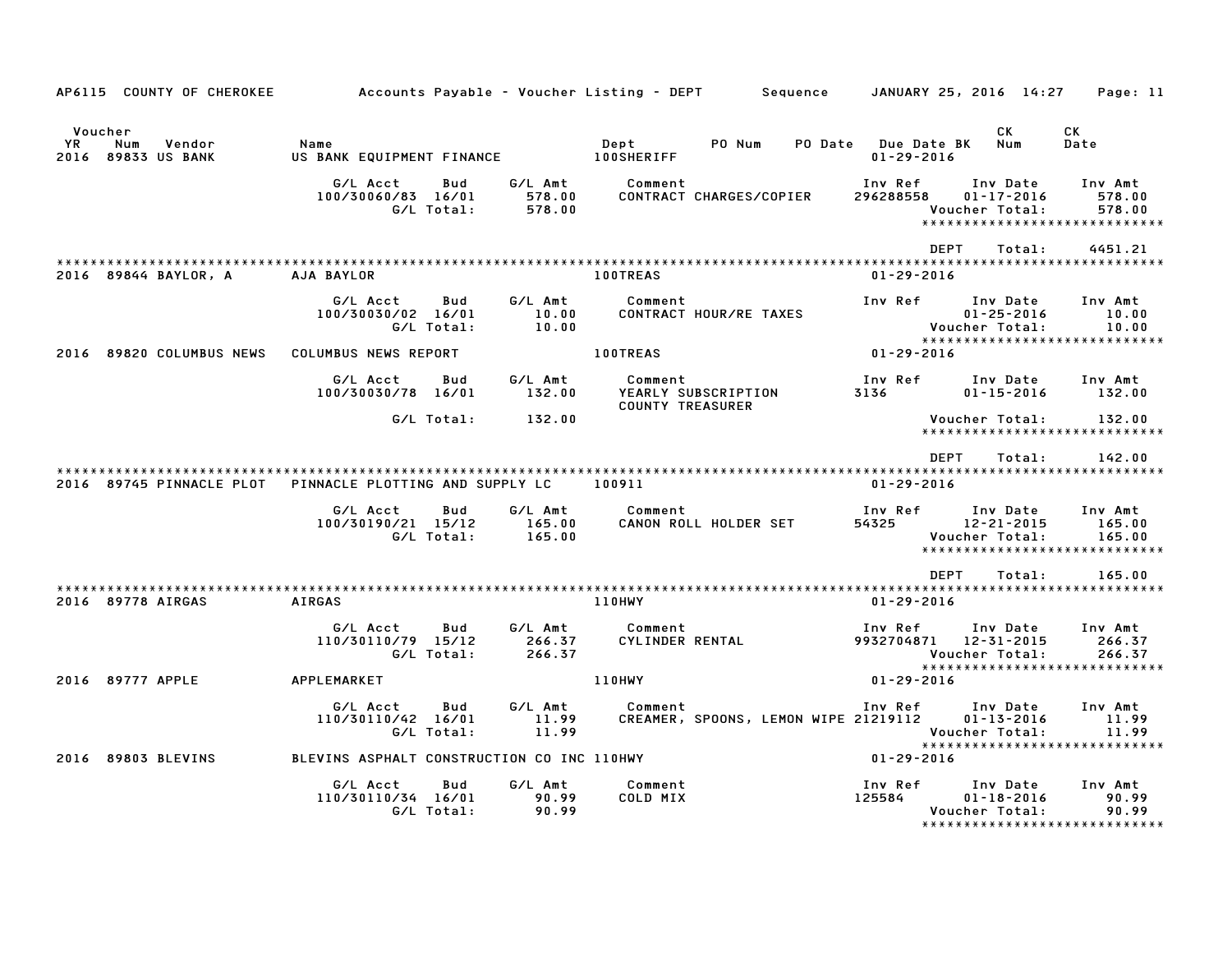|                      | AP6115 COUNTY OF CHEROKEE                  | Accounts Payable – Voucher Listing – DEPT         Sequence     JANUARY 25, 2016 14:27                               |                    |                                                                                                                                                                                                                         |  |                                                                                                                                                                                                                         |                                                      | Page: 12                                                                                                                                                            |
|----------------------|--------------------------------------------|---------------------------------------------------------------------------------------------------------------------|--------------------|-------------------------------------------------------------------------------------------------------------------------------------------------------------------------------------------------------------------------|--|-------------------------------------------------------------------------------------------------------------------------------------------------------------------------------------------------------------------------|------------------------------------------------------|---------------------------------------------------------------------------------------------------------------------------------------------------------------------|
| Voucher<br><b>YR</b> | Num Vendor<br>2016 89814 CLEAN             | Name                                                                                                                |                    |                                                                                                                                                                                                                         |  |                                                                                                                                                                                                                         | CK                                                   | CK<br>Date                                                                                                                                                          |
|                      |                                            | G/L Acct Bud G/L Amt Comment<br>110/30110/80 16/01 91.95 3X5 SCRAPER MAT<br>G/L Total: 91.95                        |                    |                                                                                                                                                                                                                         |  | Inv Ref      Inv Date     Inv Amt<br>3X5 SCRAPER MAT, AIR FRESH 21122898 01-21-2016<br>Vouc<br>* * * *<br>01-29-2016                                                                                                    | Voucher Total:                                       | 91.95<br>91.95<br>*****************************                                                                                                                     |
|                      |                                            | 2016 89536 COLLINS, P PATRICK W COLLINS                                                                             |                    | 110HWY                                                                                                                                                                                                                  |  |                                                                                                                                                                                                                         |                                                      |                                                                                                                                                                     |
|                      |                                            | G/L Acct<br>110/30110/86 16/01 40.00<br>110/30110/73 16/01 287.82<br>110/30110/73 15/12 606.05<br>6/L Total: 933.87 |                    | Bud G/L Amt Comment<br>40.00 CELL PHONE STIPEND<br>40.00 CELL PHONE STIPEND<br>287.82 MILEAGE<br>606.05 MILEAGE<br>933.87 Voucher Total:<br>110HWY 01-29-2016                                                           |  | Inv Ref Inv Date Inv Amt                                                                                                                                                                                                |                                                      | 01-01-2016<br>12-10-2015 606.05<br>01-01-2016 287.82<br>0ucher Total: 933.87<br>933.87                                                                              |
|                      | 2016 89771 COMMERCE VISA COMMERCE BANK     |                                                                                                                     |                    |                                                                                                                                                                                                                         |  |                                                                                                                                                                                                                         |                                                      | *****************************                                                                                                                                       |
|                      |                                            | G/L Acct   Bud   G/L Amt<br>110/30110/79 16/01 575.00                                                               |                    | Comment<br>HEADLAMP<br>$\#$ and $\#$                                                                                                                                                                                    |  |                                                                                                                                                                                                                         |                                                      | $01 - 05 - 2016$ 575.00                                                                                                                                             |
|                      |                                            | G/L Total: 575.00                                                                                                   |                    |                                                                                                                                                                                                                         |  | Vouc<br>****<br>01-29-2016                                                                                                                                                                                              | Voucher Total: 575.00<br>*************************** |                                                                                                                                                                     |
|                      | 2016 89779 DEPENBUSCH, H HAROLD DEPENBUSCH |                                                                                                                     |                    | 110HWY                                                                                                                                                                                                                  |  |                                                                                                                                                                                                                         |                                                      | ******************************                                                                                                                                      |
|                      |                                            | G/L Acct<br>110/30110/79 16/01<br>G/L Total:                                                                        |                    | Bud G/LAmt Comment InvRef<br>16/01 415.00 LABOR 508585<br>16/01 415.00 LABOR 508585<br>19.29-2016 110HWY 110HWY 110HWY                                                                                                  |  | Inv Ref      Inv Date     Inv Amt                                                                                                                                                                                       | $01 - 11 - 2016$<br>Voucher Total:                   | 415.00<br>415.00                                                                                                                                                    |
|                      | 2016 89769 EMPIRE                          | EMPIRE DISTRICT ELECTRIC COMPANY 110HWY                                                                             |                    |                                                                                                                                                                                                                         |  |                                                                                                                                                                                                                         |                                                      | *****************************                                                                                                                                       |
|                      |                                            | G/L Acct Bud<br>110/30110/72 16/01 6301.91                                                                          |                    | G/L Amt Comment<br><b>ELECTRIC</b><br><b>ELECTRIC</b><br><b>ELECTRIC</b><br>ELECTRIC<br>ELECTRIC<br>ELECTRIC<br>ELECTRIC<br>ELECTRIC<br>ELECTRIC<br>201-20-2016<br>205532-35-0 01-20-2016<br>201-29-2016<br>201-29-2016 |  | Inv Ref Inv Date Inv Amt<br>158630-59-0 01-12-2016                                                                                                                                                                      |                                                      | 049852-69-2 01-12-2016 477.87<br>158630-59-0 01-12-2016 1136.47<br>854931-63-1 01-12-2016 612.41<br>906398-41-7 01-12-2016 810.54<br>305532-35-0 01-20-2016 3264.62 |
|                      |                                            |                                                                                                                     |                    |                                                                                                                                                                                                                         |  |                                                                                                                                                                                                                         |                                                      | 6301.91                                                                                                                                                             |
|                      | 2016 89824 FABICK                          | JOHN FABICK TRACTOR CO                                                                                              |                    |                                                                                                                                                                                                                         |  |                                                                                                                                                                                                                         |                                                      | *****************************                                                                                                                                       |
|                      |                                            | G/L Acct Bud<br>110/30110/79 16/01                                                                                  | G/L Amt<br>1170.47 |                                                                                                                                                                                                                         |  | 100289676 101-15-2016<br>PARTERY PIJ00289676 01-15-2016 594.18<br>PARTER PIJ00290000 01-21-2016 102.44<br>GASKET, BOLTS PIJ00290001 01-21-2016 472.97<br>PIJ00290002 01-21-2016 472.97<br>PIJ00290002 01-21-2016 472.97 |                                                      | 594.18<br>102.44<br>472.97                                                                                                                                          |
|                      |                                            | G/L Total: 1170.47                                                                                                  |                    |                                                                                                                                                                                                                         |  |                                                                                                                                                                                                                         |                                                      |                                                                                                                                                                     |
|                      |                                            |                                                                                                                     |                    |                                                                                                                                                                                                                         |  | Vouc<br>*****<br>01-29-2016                                                                                                                                                                                             |                                                      | ******************************                                                                                                                                      |
|                      |                                            | G/L Acct<br>110/30110/79 16/01 1.97<br>G/L Total: 1.97                                                              |                    | Bud G/L Amt Comment<br><b>BOLTS</b>                                                                                                                                                                                     |  |                                                                                                                                                                                                                         | Voucher Total:                                       | Inv Amt<br>1.97<br>1.97                                                                                                                                             |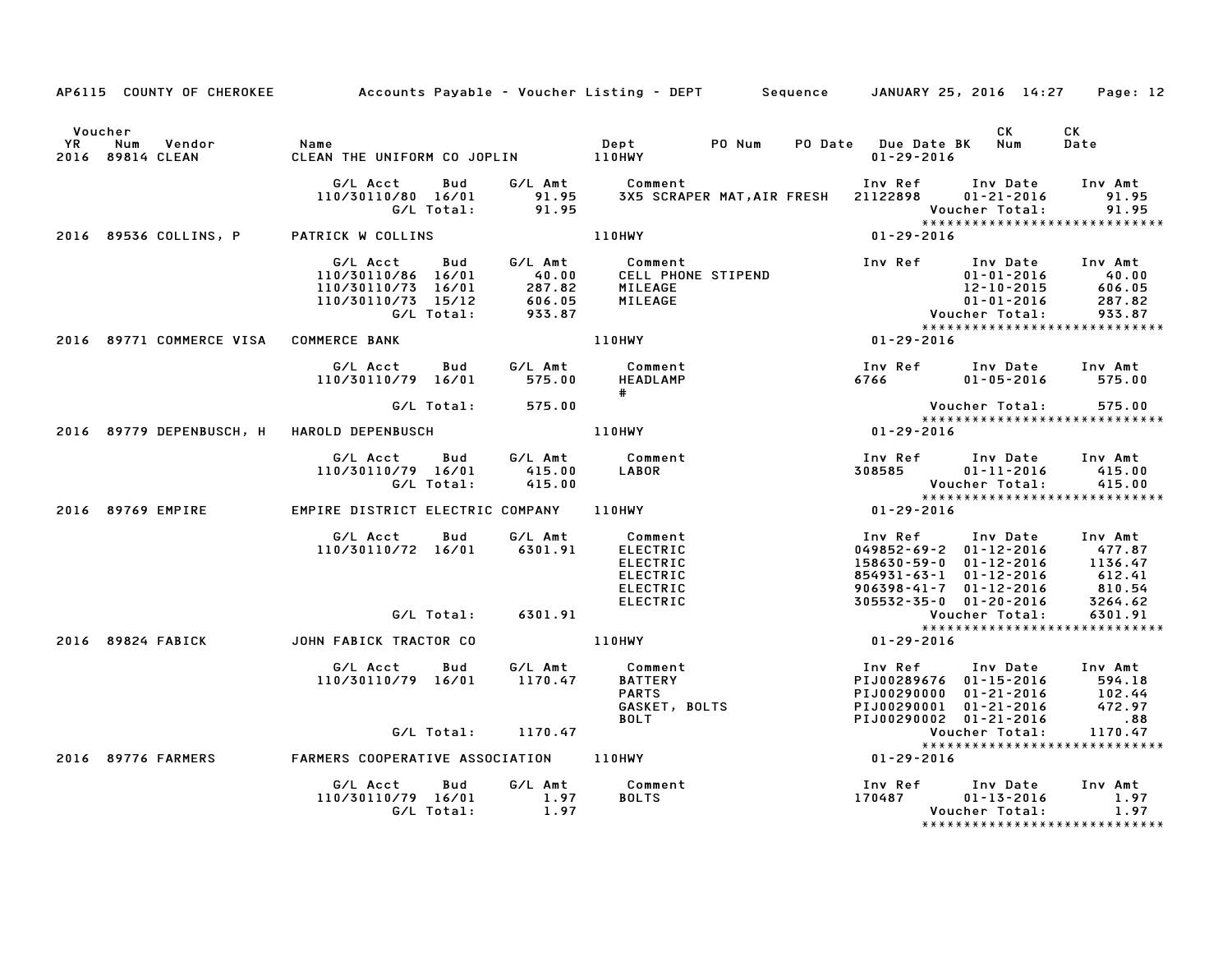|           |                                        | AP6115 COUNTY OF CHEROKEE Accounts Payable - Voucher Listing - DEPT Sequence JANUARY 25, 2016 14:27 Page: 13 |               |                                                                                                                                                                                                                                      |                                                                                                                                                                                                            |                                    |                                                   |
|-----------|----------------------------------------|--------------------------------------------------------------------------------------------------------------|---------------|--------------------------------------------------------------------------------------------------------------------------------------------------------------------------------------------------------------------------------------|------------------------------------------------------------------------------------------------------------------------------------------------------------------------------------------------------------|------------------------------------|---------------------------------------------------|
| <b>YR</b> | Voucher<br>Num Vendor                  | Name<br>2016 89818 FASTENAL FASTENAL COMPANY 110HWY                                                          |               | Dept PO Num                                                                                                                                                                                                                          | PO Date Due Date BK Num<br>$01 - 29 - 2016$                                                                                                                                                                | CK .                               | CK<br>Date                                        |
|           |                                        | G/L Acct  Bud  G/L Amt  Comment<br>110/30110/79  16/01  115.70  MATERIALS<br>G/L Total:                      | 115.70        |                                                                                                                                                                                                                                      | Inv Ref<br>KSPIT59083  01-11-2016  115.70                                                                                                                                                                  | Inv Date Inv Amt<br>Voucher Total: | 115.70<br>*****************************           |
|           | 2016 89784 J&A MATERIALS J&A MATERIALS |                                                                                                              |               | 110HWY                                                                                                                                                                                                                               | $01 - 29 - 2016$                                                                                                                                                                                           |                                    |                                                   |
|           |                                        | G/L Acct Bud<br>110/30110/79 16/01                                                                           | 16581.96 PIPE | G/L Amt Comment<br><b>PIPE</b>                                                                                                                                                                                                       |                                                                                                                                                                                                            |                                    |                                                   |
|           |                                        | G/L Total:                                                                                                   | 16581.96      |                                                                                                                                                                                                                                      |                                                                                                                                                                                                            |                                    |                                                   |
|           |                                        | 2016 89855 JENKINS DIESEL JENKINS DIESEL POWER INC _____________________________                             |               |                                                                                                                                                                                                                                      |                                                                                                                                                                                                            |                                    |                                                   |
|           |                                        | G/L Acct Bud<br>110/30110/79 16/01 49.46<br>G/L Total: 49.46                                                 |               | G/L Amt Comment<br><b>PARTS</b>                                                                                                                                                                                                      | Inv Ref Inv Date Inv Amt<br>335864 01-21-2016 49.46                                                                                                                                                        | Voucher Total:                     | 49.46                                             |
|           |                                        | 2016 89773 JIM WOODS JIM WOODS MARKETING INC TIOHWY                                                          |               |                                                                                                                                                                                                                                      | $01 - 29 - 2016$                                                                                                                                                                                           |                                    |                                                   |
|           |                                        | G/L Acct<br>Bud<br>110/30110/31 16/01<br>110/30110/30 16/01                                                  | 10820.11      | G/L Amt           Comment<br>7055.03        DIESEL<br>DIESEL<br>DIESEL<br>GASOLINE                                                                                                                                                   | Inv Ref      Inv Date    Inv Amt<br>221900          01-06-2016        386.69<br>221900<br>221990 01-06-2016 386.69<br>221990 01-07-2016 3496.84<br>221994 01-08-2016 3171.50<br>222268 01-20-2016 10820.11 |                                    |                                                   |
|           |                                        | G/L Total: 17875.14                                                                                          |               |                                                                                                                                                                                                                                      |                                                                                                                                                                                                            | Voucher Total: 17875.14            |                                                   |
|           |                                        | 2016 89770 JOPLIN FREIGHT JOPLIN FREIGHTLINER SALES INC 110HWY                                               |               |                                                                                                                                                                                                                                      | $01 - 29 - 2016$                                                                                                                                                                                           |                                    | *****************************                     |
|           |                                        |                                                                                                              |               | G/L Acct     Bud     G/L Amt        Comment                         Inv Ref     Inv Date     Inv Amt<br>110/30110/79 16/01     1007.26     PARTS & LABOR                156383        01-06-2016     1007.26<br>G/L Total:     1007. |                                                                                                                                                                                                            |                                    |                                                   |
|           |                                        | 2016 89768 K-7 SALES K-7 SALES & SERVICE                                                                     | <b>110HWY</b> |                                                                                                                                                                                                                                      | 01-29-2016                                                                                                                                                                                                 |                                    |                                                   |
|           |                                        |                                                                                                              |               |                                                                                                                                                                                                                                      | Inv Ref Inv Date Inv Amt<br>9891 700                                                                                                                                                                       | $01 - 15 - 2016$                   | 38.47<br>38.47                                    |
|           | 2016 89785 KANSASLAND                  | KANSASLAND TIRE OF PITTSBURG 110HWY                                                                          |               |                                                                                                                                                                                                                                      | $01 - 29 - 2016$                                                                                                                                                                                           |                                    | ******************************                    |
|           |                                        |                                                                                                              |               |                                                                                                                                                                                                                                      | Inv Ref       Inv Date     Inv Amt<br>160595          01–19–2016        370.50                                                                                                                             | Voucher Total:                     | 370.50<br>370.50<br>***************************** |
|           | 2016 89834 KDHE WASTE                  | <b>KDHE</b>                                                                                                  |               | <b>110HWY</b>                                                                                                                                                                                                                        | $01 - 29 - 2016$                                                                                                                                                                                           |                                    |                                                   |
|           |                                        | G/L Acct  Bud  G/L Amt  Comment<br>110/30110/75  16/01  150.00  2016  KANS                                   |               | 2016 KANSAS GENERATOR<br>REPORT                                                                                                                                                                                                      | Inv Ref      Inv Date     Inv Amt<br>KSD981706922 01–20–2016       150.00                                                                                                                                  |                                    |                                                   |
|           |                                        | G/L Total: 150.00                                                                                            |               |                                                                                                                                                                                                                                      |                                                                                                                                                                                                            | Voucher Total: 150.00              | ******************************                    |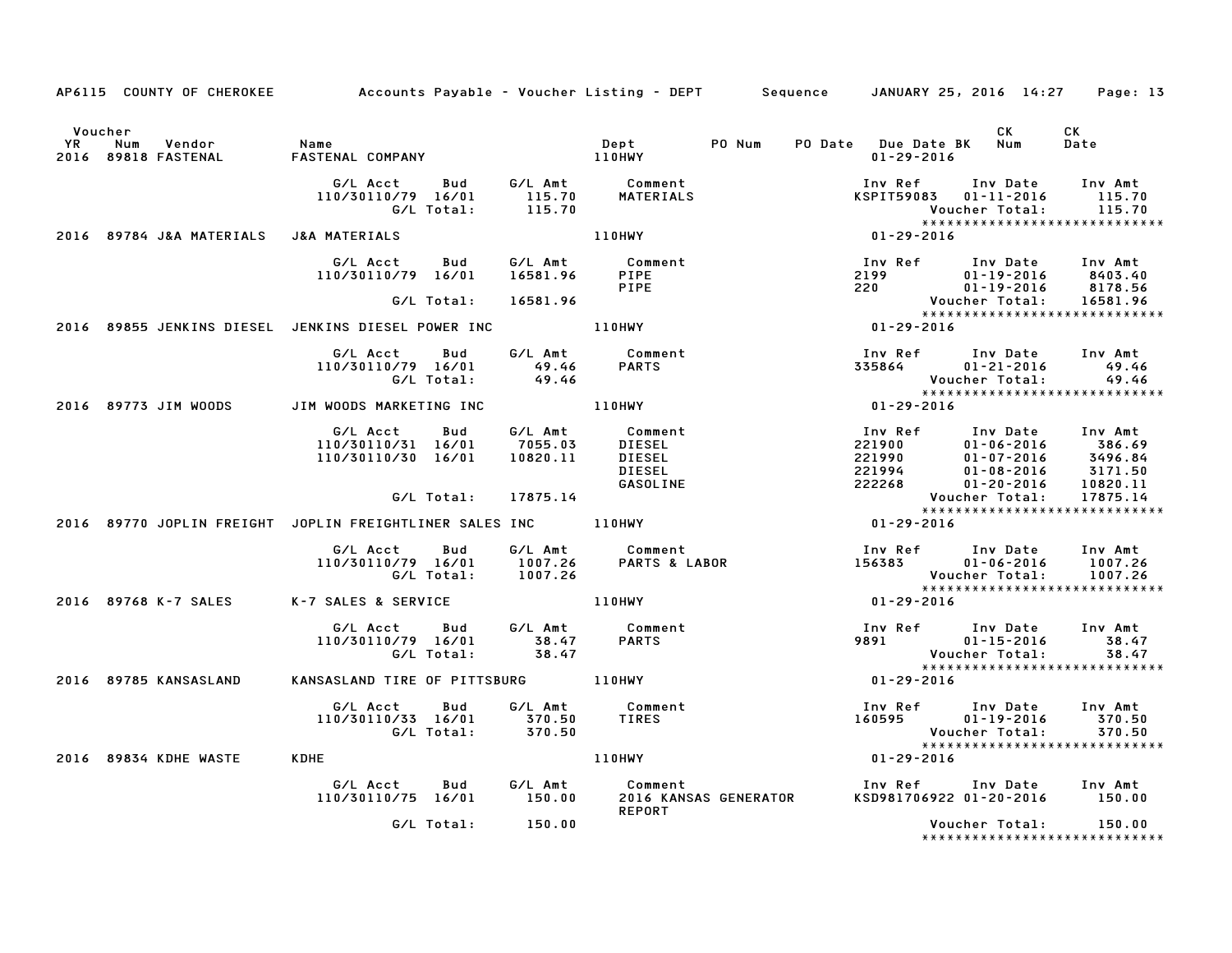|           |                   |                              |                                                  |                   |                               | AP6115 COUNTY OF CHEROKEE Accounts Payable - Voucher Listing - DEPT Sequence JANUARY 25, 2016 14:27 Page: 14                                                                                                   |                                                                                                                                 |                                                                                                                                                                                                                                                                |                                                                                                           |
|-----------|-------------------|------------------------------|--------------------------------------------------|-------------------|-------------------------------|----------------------------------------------------------------------------------------------------------------------------------------------------------------------------------------------------------------|---------------------------------------------------------------------------------------------------------------------------------|----------------------------------------------------------------------------------------------------------------------------------------------------------------------------------------------------------------------------------------------------------------|-----------------------------------------------------------------------------------------------------------|
|           | Voucher           |                              |                                                  |                   |                               |                                                                                                                                                                                                                |                                                                                                                                 | CK.                                                                                                                                                                                                                                                            | CK                                                                                                        |
| <b>YR</b> | Num               | Vendor<br>2016 89786 LAMBERT | Name<br>LAMBERT TRACTOR & MACHINERY SALES 110HWY |                   |                               | Dept PO Num                                                                                                                                                                                                    | PO Date Due Date BK Num<br>$01 - 29 - 2016$                                                                                     |                                                                                                                                                                                                                                                                | Date                                                                                                      |
|           |                   |                              | G/L Acct<br>110/30110/79 16/01                   | Bud<br>G/L Total: | G/L Amt<br>38.08<br>38.08     | Comment<br>CRIMP COUPLING                                                                                                                                                                                      | Inv Ref Inv Date                                                                                                                | $01 - 19 - 2016$<br>Voucher Total:                                                                                                                                                                                                                             | Inv Amt<br>38.08<br>38.08                                                                                 |
|           |                   | 2016 89766 LEGACY            | LEGACY FARM AND LAWN                             |                   |                               | 110HWY                                                                                                                                                                                                         | 01-29-2016                                                                                                                      |                                                                                                                                                                                                                                                                | *****************************                                                                             |
|           |                   |                              | G/L Acct<br>110/30110/79 16/01                   | Bud               | G/L Amt<br>4621.30            | Comment<br><b>NOZZLE</b><br>SENSOR, O-RING<br>PARTS, SERVICE                                                                                                                                                   | Inv Ref<br>B02897<br>B02997<br>J21979                                                                                           | Inv Date<br>$01 - 15 - 2016$<br>01-21-2016<br>$01 - 22 - 2016$                                                                                                                                                                                                 | Inv Amt<br>321.92<br>38.92<br>4260.46                                                                     |
|           |                   |                              |                                                  | G/L Total:        | 4621.30                       |                                                                                                                                                                                                                |                                                                                                                                 | Voucher Total:                                                                                                                                                                                                                                                 | 4621.30                                                                                                   |
|           | 2016 89760 MARMIC |                              | MARMIC FIRE & SAFETY CO                          |                   |                               | 110HWY                                                                                                                                                                                                         | 01-29-2016                                                                                                                      |                                                                                                                                                                                                                                                                | *****************************                                                                             |
|           |                   |                              | G/L Acct<br>110/30110/80 15/12                   | Bud<br>G/L Total: | 545.01<br>545.01              | G/L Amt Comment<br>ANNUAL INSPECTION                                                                                                                                                                           | Inv Ref<br>5006264-IN 12-31-2015                                                                                                | Inv Date<br>Voucher Total:                                                                                                                                                                                                                                     | Inv Amt<br>545.01<br>545.01                                                                               |
|           |                   | 2016 89775 MATCO TOOLS       | MATCO TOOLS - CHRIS BIESEMEYER 110HWY            |                   |                               |                                                                                                                                                                                                                | 01-29-2016                                                                                                                      |                                                                                                                                                                                                                                                                | *****************************                                                                             |
|           |                   |                              | G/L Acct<br>110/30110/79 16/01                   | Bud<br>G/L Total: | G/L Amt<br>60.95<br>60.95     | Comment<br>COOLING SYSTEM ADAPTER                                                                                                                                                                              | Inv Ref Inv Date<br>29778                                                                                                       | $01 - 13 - 2016$<br>Voucher Total:                                                                                                                                                                                                                             | Inv Amt<br>60.95<br>60.95<br>******************************                                               |
|           | 2016 89765 MHC    |                              | MHC                                              |                   |                               | 110HWY                                                                                                                                                                                                         | $01 - 29 - 2016$                                                                                                                |                                                                                                                                                                                                                                                                |                                                                                                           |
|           |                   |                              | G/L Acct<br>110/30110/79 16/01                   | Bud               | G/L Amt<br>357.30             | Comment<br><b>FILTER</b><br><b>FILTER</b><br><b>FILTER</b>                                                                                                                                                     | Inv Ref<br>285600732316 01-12-2016<br>285600732318 01-12-2016<br>285600732450 01-13-2016                                        | Inv Date                                                                                                                                                                                                                                                       | Inv Amt<br>119.64<br>91.91<br>145.75                                                                      |
|           |                   |                              |                                                  | G/L Total:        | 357.30                        |                                                                                                                                                                                                                |                                                                                                                                 | Voucher Total:                                                                                                                                                                                                                                                 | 357.30                                                                                                    |
|           |                   |                              | 2016 89763 MIDWEST MINERAL MIDWEST MINERALS      |                   |                               | 110HWY                                                                                                                                                                                                         | 01-29-2016                                                                                                                      |                                                                                                                                                                                                                                                                | *****************************                                                                             |
|           |                   |                              | G/L Acct<br>110/30110/35 15/12                   | Bud<br>G/L Total: | G/L Amt<br>5261.44<br>5261.44 | Comment<br><b>ROCK</b>                                                                                                                                                                                         | Inv Ref Inv Date<br>138475 12-31-2015                                                                                           | Voucher Total:                                                                                                                                                                                                                                                 | Inv Amt<br>5261.44<br>5261.44                                                                             |
|           |                   | 2016 89764 NATALINIS         | NATALINI'S AUTOMOTIVE                            |                   |                               | 110HWY                                                                                                                                                                                                         | 01-29-2016                                                                                                                      |                                                                                                                                                                                                                                                                | *****************************                                                                             |
|           |                   |                              | G/L Acct<br>110/30110/79 16/01                   | Bud               | G/L Amt<br>522.29             | Comment<br>STARTING FLUID<br>LED<br>ACETYLENE CUT TIP<br>FILTER KIT<br>FOG LAMP<br>MIRROR<br><b>FILTER KIT</b><br>OIL FILTER<br><b>WRENCH</b><br><b>BATTERY</b><br>HOSE END, HYDRAULIC HOSE<br>4IN DIA REFILLS | Inv Ref<br>591038<br>591122<br>591249<br>591234<br>591363<br>591357<br>591338<br>591482<br>591875<br>591945<br>592057<br>592026 | Inv Date<br>$01 - 11 - 2016$<br>$01 - 12 - 2016$<br>$01 - 13 - 2016$<br>$01 - 13 - 2016$ 27.49<br>$01 - 14 - 2016$<br>$01 - 14 - 2016$<br>$01 - 14 - 2016$<br>$01 - 15 - 2016$<br>$01 - 20 - 2016$<br>$01 - 21 - 2016$<br>$01 - 22 - 2016$<br>$01 - 22 - 2016$ | Inv Amt<br>41.88<br>31.99<br>20.23<br>7.78<br>13.49<br>27.49<br>4.90<br>21.99<br>93.88<br>147.81<br>19.66 |
|           |                   |                              |                                                  |                   |                               | SPARK PLUG                                                                                                                                                                                                     | 592082                                                                                                                          | $01 - 22 - 2016$                                                                                                                                                                                                                                               | 63.70                                                                                                     |
|           |                   |                              |                                                  | G/L Total:        | 522.29                        |                                                                                                                                                                                                                |                                                                                                                                 | Voucher Total:                                                                                                                                                                                                                                                 | 522.29<br>*****************************                                                                   |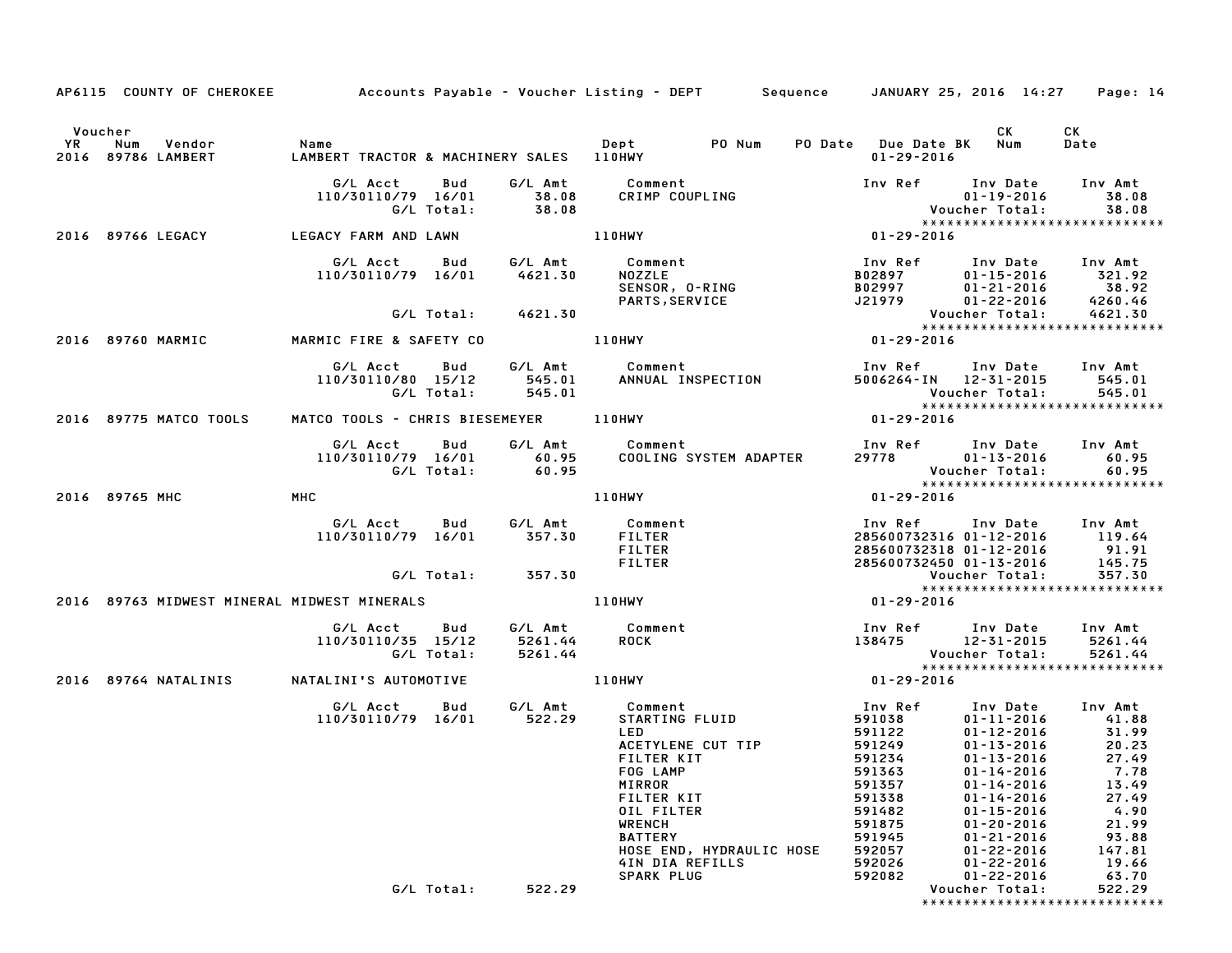|                                               |                                                                                               |                   | AP6115 COUNTY OF CHEROKEE Accounts Payable – Voucher Listing – DEPT Sequence JANUARY 25, 2016 14:27 Page: 15 |                                                                            |                                          |
|-----------------------------------------------|-----------------------------------------------------------------------------------------------|-------------------|--------------------------------------------------------------------------------------------------------------|----------------------------------------------------------------------------|------------------------------------------|
| Voucher<br><b>YR</b><br>Num<br>Vendor         | Name                                                                                          |                   | CK CK<br>Dept                                                                                                | PO Num PO Date Due Date BK Num                                             | Date                                     |
| 2016 89772 NATIONAL SIGN WATIONAL SIGN CO INC |                                                                                               |                   | 110HWY                                                                                                       | $01 - 29 - 2016$                                                           |                                          |
|                                               | Bud<br>G/L Acct<br>110/30110/37 16/01                                                         | 829.47            | G/L Amt Comment<br>ROLL GOODS<br>OBJECT MARKER RIGH & LEFT IN-177677                                         | Inv Ref<br>IN-177525<br>01-11-2016<br>01-22-2016                           | Inv Date Inv Amt<br>329.37<br>500.10     |
|                                               |                                                                                               | G/L Total: 829.47 |                                                                                                              | Voucher Total:                                                             | 829.47                                   |
|                                               |                                                                                               |                   |                                                                                                              | $01 - 29 - 2016$                                                           |                                          |
|                                               | G/L Acct Bud<br>110/30110/79 16/01 225.72<br>G/L Total:                                       | 225.72            | G/L Amt Comment<br>SUPPLIES                                                                                  | Inv Ref<br>Inv Date<br>9142<br>01-20-2016<br>Voucher Total:                | Inv Amt<br>225.72<br>225.72              |
| 2016 89774 SAFETY                             |                                                                                               |                   |                                                                                                              | <b>VOUCNer roigi.</b><br>*****************************<br>$01 - 29 - 2016$ |                                          |
|                                               | G/L Acct<br>Bud<br>110/30110/42 16/01                                                         | G/L Amt<br>71.90  | Comment<br>SHOP TOWELS<br>CLOVES<br><b>GLOVES</b>                                                            | Inv Ref<br>15123305B<br>01-13-2016<br>1610089<br>01-13-2016                | Inv Date Inv Amt<br>40.85<br>31.05       |
|                                               | G/L Total:                                                                                    | 71.90             |                                                                                                              | Voucher Total:                                                             | 71.90                                    |
| 2016 89767 TRUE VALUE COL TRUE VALUE COLUMBUS |                                                                                               |                   | 110HWY                                                                                                       | $01 - 29 - 2016$                                                           |                                          |
|                                               | G/L Acct      Bud      G/L Amt        Comment<br>110/30110/79 16/01 37.99<br>G/L Total: 37.99 |                   | Comment נחני בו בית הברית בא<br>RETRACT TAPE וRETRACT A264399                                                | Inv Ref<br>Inv Date<br>01-15-2016<br>Voucher Total:                        | Inv Amt<br>37.99<br>37.99                |
|                                               |                                                                                               |                   |                                                                                                              | DEPT<br>Total:                                                             | 58619.46                                 |
| 2016 89845 CARDMEMBER                         | CHASE CARD SERVICES                                                                           |                   | 140HEALTH                                                                                                    | 01-29-2016                                                                 |                                          |
|                                               | G/L Acct<br>Bud<br>140/30140/89 16/01<br>140/30140/79 16/01                                   | G/L Amt<br>39.56  | Comment<br><b>HEALTH DEPT</b><br>ACCT                                                                        | Inv Ref Inv Date Inv Amt                                                   |                                          |
|                                               | 140/30140/84 16/01<br>16/01                                                                   | $132.98$<br>80.59 | IN DIGITAL WAVE<br>INTEREST CHARGE<br>AMAZON MKTPLACE                                                        | $01 - 15 - 2016$<br>01-11-2016                                             | $01 - 06 - 2016$ 36.00<br>3.56<br>132.98 |
|                                               | G/L Total: 253.13                                                                             |                   | <b>VZWRLESS</b>                                                                                              | 01-21-2016<br>Voucher Total:                                               | 80.59<br>253.13                          |
|                                               |                                                                                               |                   | 2016 89809 CASSIDY, T THERESA J CASSIDY THERESAL STATES AND MALL THERESAL STATES ISSUED AND THERESAL         | *****************************<br>01-29-2016                                |                                          |
|                                               | G/L Acct Bud<br>140/30140/22 16/01 74.52                                                      | G/L Amt           | Comment<br><b>HEALTH DEPT</b>                                                                                | Inv Ref Inv Date Inv Amt                                                   |                                          |
|                                               | G/L Total: 74.52                                                                              |                   | REIMB/ SCRUB PURCHASED                                                                                       | $01 - 21 - 2016$<br>01-21-2016<br>:Voucher Total                           | 74.52<br>74.52                           |
|                                               |                                                                                               |                   |                                                                                                              |                                                                            |                                          |
| 2016 89808 CLASS LTD CLASS LTD                |                                                                                               |                   | <b>140HEALTH</b>                                                                                             | $01 - 29 - 2016$                                                           |                                          |
|                                               | <b>Bud</b><br>G/L Acct<br>140/30140/76 16/01 66.30 WIC PROGRAM                                |                   | G/L Amt Comment                                                                                              | Inv Ref     Inv Date    Inv Amt                                            |                                          |
|                                               | G/L Total:                                                                                    | 66.30             | SHREDDING WIC DOCUMENTS 1000766 01-15-2016                                                                   | Voucher Total:<br>*****************************                            | 66.30<br>66.30                           |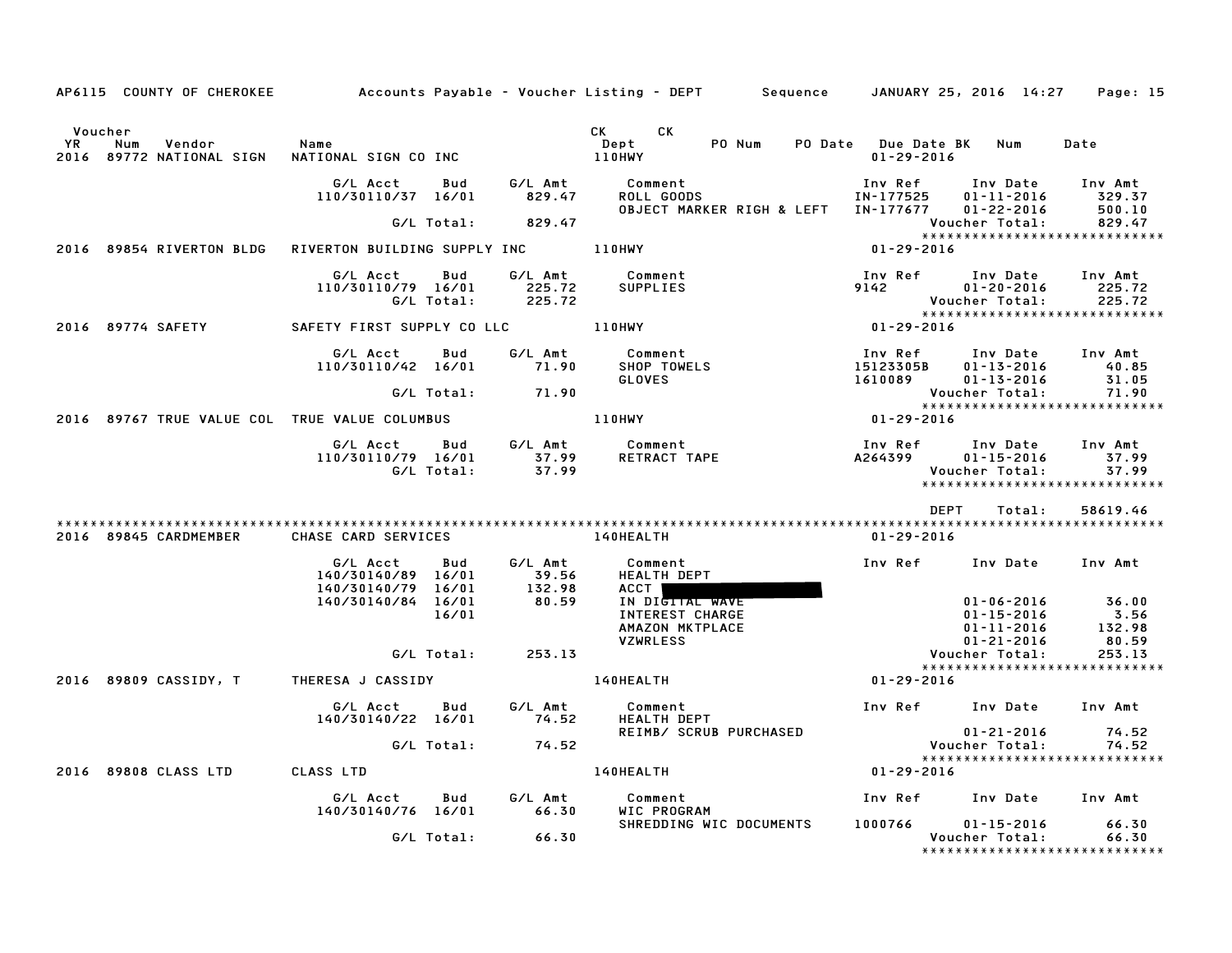|                |                  | AP6115 COUNTY OF CHEROKEE       |                                                           |                   |                           | Accounts Payable – Voucher Listing – DEPT        Sequence                |                                         | JANUARY 25, 2016 14:27                                                          | Page: 16                         |
|----------------|------------------|---------------------------------|-----------------------------------------------------------|-------------------|---------------------------|--------------------------------------------------------------------------|-----------------------------------------|---------------------------------------------------------------------------------|----------------------------------|
| Voucher<br>YR. | Num              | Vendor<br>2016 89846 ELLIOTT, B | Name<br>BETHA K ELLIOTT                                   |                   |                           | PO Num<br>Dept<br>140HEALTH                                              | PO Date Due Date BK<br>$01 - 29 - 2016$ | СK<br>Num                                                                       | CK<br>Date                       |
|                |                  |                                 | G/L Acct<br>140/30140/73 16/01                            | Bud<br>G/L Total: | G/L Amt<br>85.10<br>85.10 | Comment<br>MILEAGE/1/11/16 - 1/22/16                                     | Inv Ref                                 | Inv Date<br>$01 - 25 - 2016$<br>Voucher Total:<br>***************************** | Inv Amt<br>85.10<br>85.10        |
|                |                  | 2016 89847 EMPIRE               | EMPIRE DISTRICT ELECTRIC COMPANY                          |                   |                           | 140HEALTH                                                                | 01-29-2016                              |                                                                                 |                                  |
|                |                  |                                 | G/L Acct<br>140/30140/72 16/01                            | Bud               | G/L Amt<br>527.67         | Comment<br><b>HEALTH DEPT</b>                                            |                                         | Inv Ref Inv Date Inv Amt                                                        |                                  |
|                |                  |                                 |                                                           | G/L Total:        | 527.67                    | ACCT 616527-32-1                                                         |                                         | $01 - 19 - 2016$<br>Voucher Total:                                              | 527.67<br>527.67                 |
|                | 2016 89848 FAST  |                                 | <b>FASTMART</b>                                           |                   |                           | 140HEALTH                                                                | $01 - 29 - 2016$                        |                                                                                 |                                  |
|                |                  |                                 | G/L Acct<br>140/30140/30 16/01                            | Bud               | G/L Amt<br>64.90          | Comment<br><b>HEALTH DEPT</b>                                            | Inv Ref                                 | Inv Date                                                                        | Inv Amt                          |
|                |                  |                                 |                                                           |                   |                           | GASOLINE                                                                 | 7025<br>8312<br>333<br>311              | $01 - 02 - 2016$<br>$01 - 14 - 2016$<br>01-19-2016<br>$01 - 19 - 2016$          | 11.25<br>24.70<br>15.25<br>13.70 |
|                |                  |                                 |                                                           | G/L Total:        | 64.90                     |                                                                          |                                         | Voucher Total:                                                                  | 64.90                            |
|                |                  |                                 | 2016 89810 FIRST CHRISTIAN FIRST CHRISTIAN CHURCH PARSONS |                   |                           | 140HEALTH                                                                | 01-29-2016                              | *****************************                                                   |                                  |
|                |                  |                                 | G/L Acct<br>140/30140/87 16/01                            | Bud               | G/L Amt<br>195.00         | Comment<br>WIC PROGRAM<br><b>BUILDING RENTAL</b><br>JAN 19, 20, 21, 2016 |                                         | Inv Ref Inv Date<br>$01 - 21 - 2016$                                            | Inv Amt<br>195.00                |
|                |                  |                                 |                                                           | G/L Total:        | 195.00                    |                                                                          |                                         | Voucher Total:<br>*****************************                                 | 195.00                           |
|                |                  | 2016 89811 INDEP COMM           | INDEPENDENCE COMMUNITY COLLEGE                            |                   |                           | 140HEALTH                                                                | $01 - 29 - 2016$                        |                                                                                 |                                  |
|                |                  |                                 | G/L Acct<br>140/30140/87 16/01                            | Bud               | G/L Amt<br>450.00         | Comment<br>WIC PROGRAM                                                   |                                         | Inv Ref Inv Date                                                                | Inv Amt                          |
|                |                  |                                 |                                                           |                   |                           | <b>BUILDING RENTAL</b><br>JAN 12, 13, 14, 2016                           |                                         | $01 - 21 - 2016$                                                                | 450.00                           |
|                |                  |                                 |                                                           | G/L Total:        | 450.00                    |                                                                          |                                         | Voucher Total:<br>*****************************                                 | 450.00                           |
|                | 2016 89797 KALHD |                                 | KANSAS ASSOC OF LOCAL HEALTH DEPTS 140HEALTH              |                   |                           |                                                                          | $01 - 29 - 2016$                        |                                                                                 |                                  |
|                |                  |                                 | G/L Acct<br>140/30140/75 16/01                            | Bud               | G/L Amt<br>641.03         | Comment<br>KALHD BASE DUES/POPULATION 585<br><b>HEALTH DEPT</b>          | Inv Ref                                 | Inv Date<br>$01 - 01 - 2016$                                                    | Inv Amt<br>641.03                |
|                |                  |                                 |                                                           | G/L Total:        | 641.03                    |                                                                          |                                         | Voucher Total:                                                                  | 641.03                           |
|                |                  | 2016 89812 MANZER, J            | DR JONATHAN MANZER                                        |                   |                           | <b>140HEALTH</b>                                                         | 01-29-2016                              | *****************************                                                   |                                  |
|                |                  |                                 | G/L Acct<br>140/30140/82 16/01                            | Bud               | G/L Amt<br>100.00         | Comment<br>HEALTH DEPT                                                   |                                         | Inv Ref Inv Date                                                                | Inv Amt                          |
|                |                  |                                 |                                                           |                   |                           | CONTRACTED SERVICES<br>JANUARY 2016                                      |                                         | $01 - 21 - 2016$                                                                | 100.00                           |
|                |                  |                                 |                                                           | G/L Total:        | 100.00                    |                                                                          |                                         | Voucher Total:<br>*******************************                               | 100.00                           |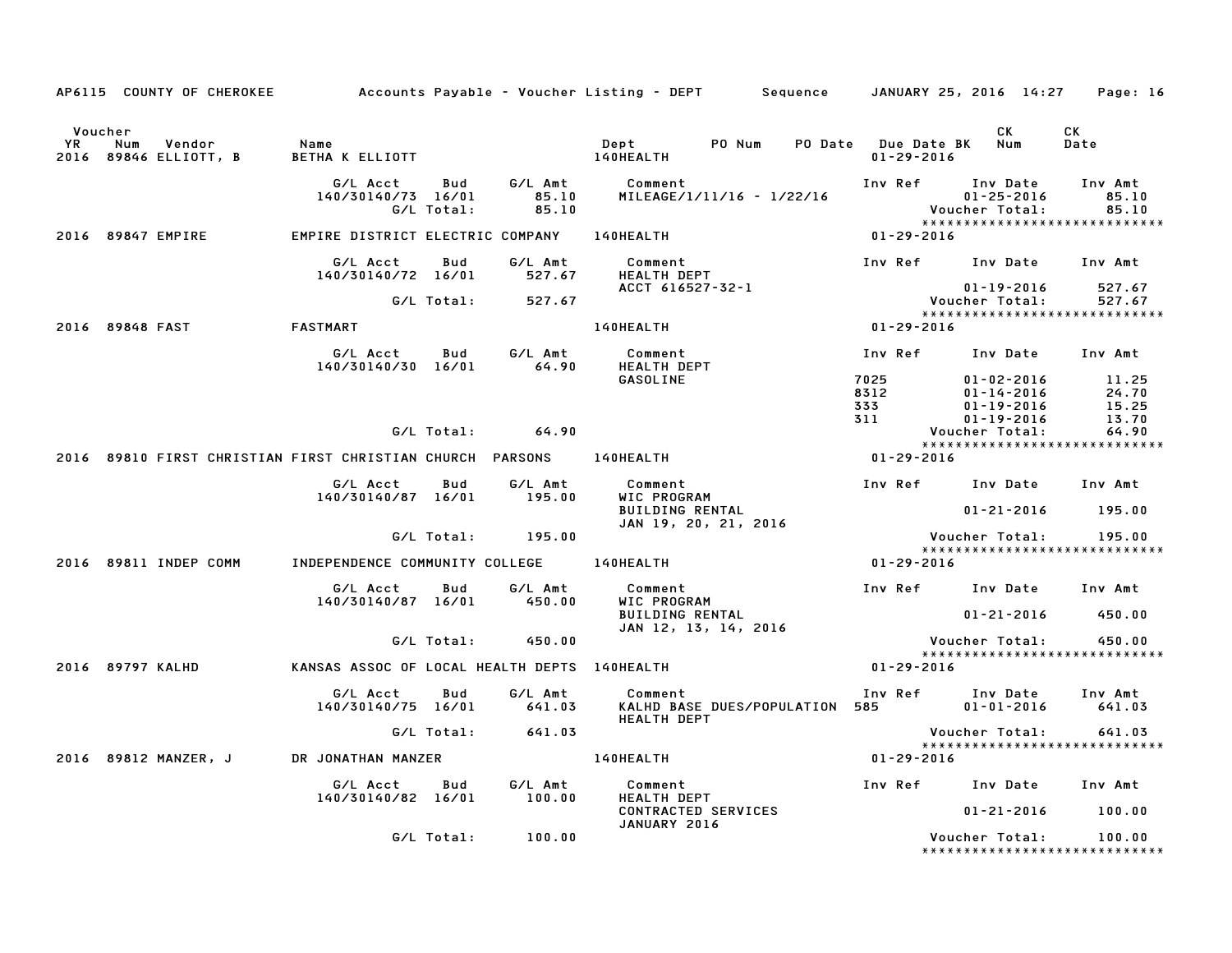| AP6115 COUNTY OF CHEROKEE                             |                                    |                      |                     | Accounts Payable – Voucher Listing – DEPT       Sequence     JANUARY 25, 2016 14:27 |                              |                                    |                                                    | Page: 17                                |
|-------------------------------------------------------|------------------------------------|----------------------|---------------------|-------------------------------------------------------------------------------------|------------------------------|------------------------------------|----------------------------------------------------|-----------------------------------------|
| Voucher<br>YR<br>Num<br>Vendor<br>2016 89798 MCCARTYS | Name<br>MCCARTY'S                  |                      |                     | Dept PONum<br>140HEALTH                                                             | PO Date Due Date BK Num      | $01 - 29 - 2016$                   | CK                                                 | CK<br>Date                              |
|                                                       | G/L Acct<br>140/30140/21 16/01     | Bud G/L Amt<br>67.86 |                     | Comment<br><b>HEALTH DEPT</b>                                                       |                              | Inv Ref      Inv Date     Inv Amt  |                                                    |                                         |
|                                                       |                                    |                      |                     | HOLDER, COPY/BK<br>LABEL, MARKER<br>POCKET, LTR, FILE                               | 6279000<br>6283230<br>627890 |                                    | $01 - 11 - 2016$<br>01-11-2016<br>$01 - 11 - 2016$ | 11.74<br>11.86<br>44.26                 |
|                                                       | G/L Total:                         |                      | 67.86               |                                                                                     |                              | Voucher Total:                     |                                                    | 67.86                                   |
| 2016 89835 MEDICAL WASTE                              | MEDICAL WASTE SERVICES             |                      |                     | 140HEALTH                                                                           | $01 - 29 - 2016$             |                                    |                                                    |                                         |
|                                                       | G/L Acct Bud<br>140/30140/82 16/01 |                      | G/L Amt<br>9.90     | Comment<br>HEALTH DEPT                                                              |                              | Inv Ref Inv Date Inv Amt           |                                                    |                                         |
|                                                       |                                    |                      |                     | LATE PAYMENT FEE                                                                    |                              | W50764                             | $01 - 21 - 2016$                                   | 9.90                                    |
|                                                       | G/L Total:                         |                      | 9.90                |                                                                                     |                              | Voucher Total:                     |                                                    | 9.90                                    |
| 2016 89799 NATALINIS                                  | NATALINI'S AUTOMOTIVE              |                      |                     | <b>140HEALTH</b>                                                                    |                              | $01 - 29 - 2016$                   |                                                    |                                         |
|                                                       | G/L Acct<br>140/30140/25 16/01     |                      | Bud G/LAmt<br>41.46 | Comment<br>WIC PROGRAM                                                              |                              | Inv Ref      Inv Date     Inv Amt  |                                                    |                                         |
|                                                       |                                    |                      | 41.46               | OIL, OIL FILTER                                                                     |                              | 591042 01-11-2016                  |                                                    | 41.46                                   |
|                                                       | G/L Total:                         |                      |                     |                                                                                     |                              | Voucher Total:                     |                                                    | 41.46<br>*****************************  |
| 2016 89800 PACCC                                      | <b>PACCC</b>                       |                      |                     | <b>140HEALTH</b>                                                                    |                              | $01 - 29 - 2016$                   |                                                    |                                         |
|                                                       | G/L Acct<br>140/30140/75 16/01     | Bud                  | G/L Amt<br>25.00    | Comment                            Inv Ref    Inv Date   Inv Amt<br>HEALTH DEPT     |                              |                                    |                                                    |                                         |
|                                                       |                                    |                      |                     | 2016 MEMBERSHIP<br>BETHA ELLIOTT                                                    |                              |                                    | $01 - 11 - 2016$                                   | 25.00                                   |
|                                                       |                                    | G/L Total:           | 25.00               | THERESA CASSIDY                                                                     |                              | Voucher Total:                     |                                                    | 25.00                                   |
|                                                       |                                    |                      |                     |                                                                                     |                              |                                    |                                                    | *****************************           |
| 2016 89801 QUALITY PEST                               | QUALITY PEST CONTROL INC           |                      |                     | <b>140HEALTH</b>                                                                    |                              | $01 - 29 - 2016$                   |                                                    |                                         |
|                                                       | G/L Acct<br>140/30140/80 16/01     | Bud                  | G/L Amt<br>50.00    | Comment<br><b>HEALTH DEPT</b>                                                       |                              | Inv Ref Inv Date Inv Amt           |                                                    |                                         |
|                                                       | G/L Total:                         |                      | 50.00               | MONTHLY SPRAY                                                                       |                              | 94759 01-11-2016<br>Voucher Total: |                                                    | 50.00<br>50.00                          |
|                                                       |                                    |                      |                     |                                                                                     |                              |                                    |                                                    | *****************************           |
| 2016 89813 RESERVE                                    | RESERVE ACCOUNT                    |                      |                     | 140HEALTH                                                                           |                              | $01 - 29 - 2016$                   |                                                    |                                         |
|                                                       | G/L Acct<br>140/30140/34 15/12     | Bud                  | G/L Amt<br>200.00   | Comment<br>HEALTH DEPT                                                              |                              | Inv Ref Inv Date                   |                                                    | Inv Amt                                 |
|                                                       |                                    |                      |                     | <b>POSTATE</b>                                                                      |                              | 16478844 12-31-2015                |                                                    | 200.00                                  |
|                                                       | G/L Total:                         |                      | 200.00              |                                                                                     |                              | Voucher Total:                     |                                                    | 200.00<br>***************************** |
|                                                       |                                    |                      |                     |                                                                                     |                              | DEPT                               | Total:                                             | 2851.87                                 |
| 2016 89806 KS CO CLERK                                |                                    |                      |                     | KANSAS CO CLERKS & ELECTION OFFICIA 160ELECT                                        |                              | 01-29-2016                         |                                                    |                                         |
|                                                       | G/L Acct                           | Bud                  | G/L Amt             | Comment                                                                             | Inv Ref                      |                                    | Inv Date                                           | Inv Amt                                 |
|                                                       | 160/30160/75 16/01                 |                      | 200.00              | 2016 KCCEOA DUES                                                                    |                              |                                    | $01 - 21 - 2016$                                   | 200.00                                  |
|                                                       | G/L Total:                         |                      | 200.00              |                                                                                     |                              | Voucher Total:                     |                                                    | 200.00<br>***************************** |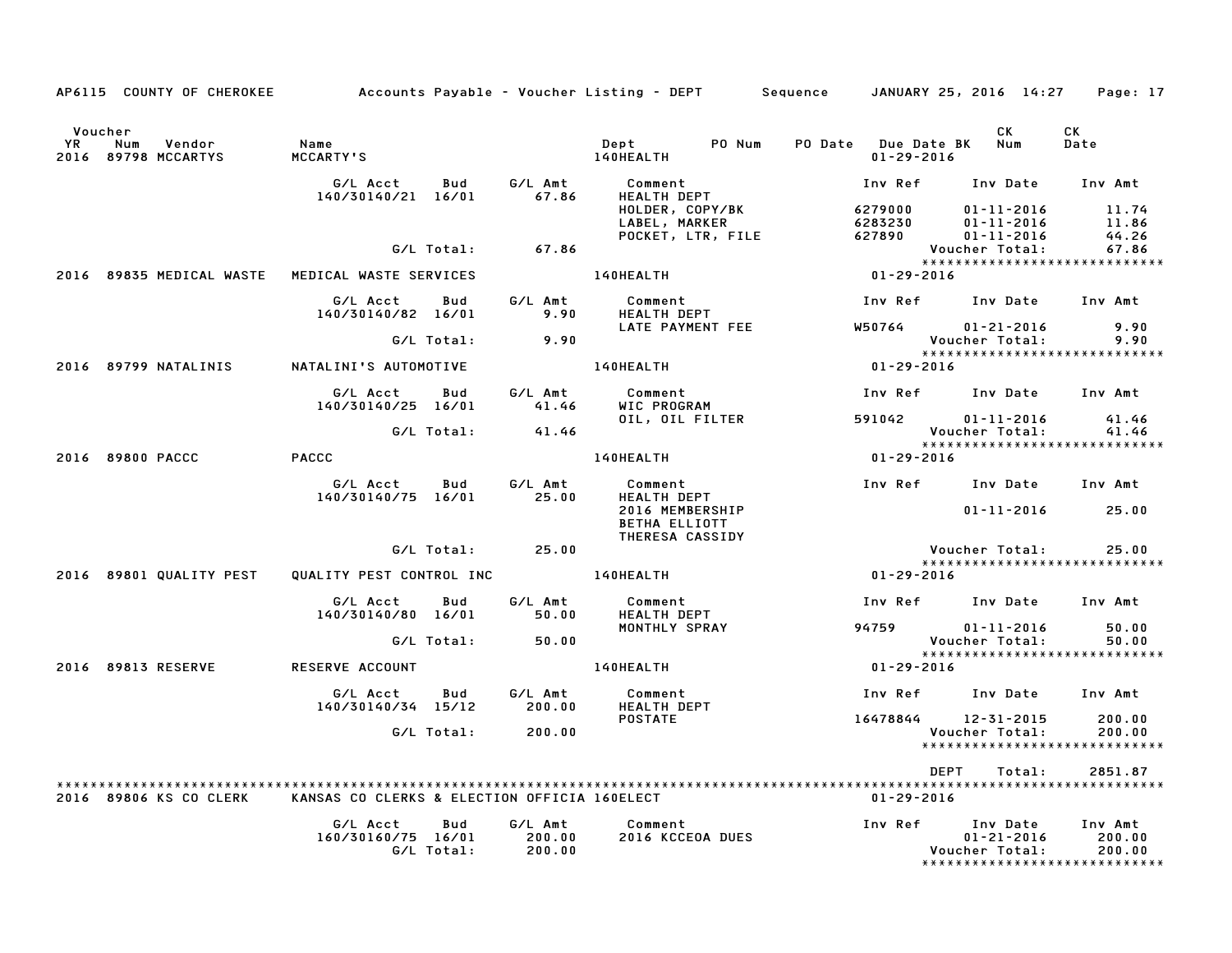| AP6115 COUNTY OF CHEROKEE                              |                                              |                   |                                   | Accounts Payable – Voucher Listing – DEPT         Sequence     JANUARY 25, 2016  14:27 |                                         |                                                                                         | Page: 18                          |
|--------------------------------------------------------|----------------------------------------------|-------------------|-----------------------------------|----------------------------------------------------------------------------------------|-----------------------------------------|-----------------------------------------------------------------------------------------|-----------------------------------|
| Voucher<br>YR.<br>Num<br>Vendor<br>2016 89807 LOCKWOOD | Name<br>LOCKWOOD COMPANY                     |                   |                                   | CK.<br>CK C<br>Dept<br>PO Num<br>160ELECT                                              | PO Date Due Date BK<br>$01 - 29 - 2016$ | Num                                                                                     | Date                              |
|                                                        | G/L Acct<br>160/30160/21 16/01               | Bud<br>G/L Total: | G/L Amt<br>38.21<br>38.21         | Comment<br>AFFADAVIT OF EXEMPTION FORM 115388                                          | Inv Ref                                 | Inv Date<br>$01 - 18 - 2016$<br>Voucher Total:<br>******************************        | Inv Amt<br>38.21<br>38.21         |
| 2016 89761 KDOT                                        | KDOT                                         |                   |                                   | 190BRIDGE                                                                              | $01 - 29 - 2016$                        | <b>DEPT</b><br>Total:                                                                   | 238.21                            |
|                                                        | G/L Acct<br>190/30190/89 15/12               | Bud<br>G/L Total: | G/L Amt<br>108602.12<br>108602.12 | Comment<br>BRIDGE REPLACEMENT                                                          | Inv Ref                                 | Inv Date<br>$11C-4399-01$ 09-25-2015<br>Voucher Total:<br>***************************** | Inv Amt<br>108602.12<br>108602.12 |
| 2016 89747 AT&T 5001                                   | AT&T                                         |                   |                                   | 224911                                                                                 | $01 - 29 - 2016$                        | <b>DEPT</b><br>Total:                                                                   | 108602.12                         |
|                                                        | G/L Acct<br>224/31224/01                     | Bud               | G/L Amt<br>840.35                 | Comment<br>ACCT 316 140 2371 911 6<br>316 140 9942 098 7                               | Inv Ref                                 | Inv Date<br>$01 - 01 - 2016$<br>$01 - 01 - 2016$                                        | Inv Amt<br>238.35<br>602.00       |
| 2016 89748 HARRIS GLOBAL                               | HARRIS COMPUTER SYSTEMS                      | G/L Total:        | 840.35                            | 224911                                                                                 | $01 - 29 - 2016$                        | Voucher Total:<br>******************************                                        | 840.35                            |
|                                                        | G/L Acct<br>224/31224/01                     | Bud<br>G/L Total: | G/L Amt<br>620.00<br>620.00       | Comment<br>MONTHLY CISCO MAINTENANCE                                                   | Inv Ref                                 | Inv Date<br>MN16000661 12-25-2015<br>Voucher Total:<br>*****************************    | Inv Amt<br>620.00<br>620.00       |
| 2016 89825 COMMERCE VISA COMMERCE BANK                 |                                              |                   |                                   | <b>230APP</b>                                                                          | $01 - 29 - 2016$                        | DEPT<br>Total:                                                                          | 1460.35                           |
|                                                        |                                              |                   |                                   |                                                                                        |                                         |                                                                                         |                                   |
|                                                        | G/L Acct<br>230/30230/21 15/12               | Bud               | G/L Amt<br>4.09                   | Comment<br>ACCT                                                                        | Inv Ref                                 | Inv Date                                                                                | Inv Amt                           |
|                                                        |                                              | G/L Total:        | 4.09                              | TAMARA JARRETT<br>DOLLAR GENERAL                                                       |                                         | 12-16-2015<br>Voucher Total:<br>*****************************                           | 4.09<br>4.09                      |
| 2016 89826 COPY 65807                                  | COPY PRODUCTS INC                            |                   |                                   | <b>230APP</b>                                                                          | $01 - 29 - 2016$                        |                                                                                         |                                   |
|                                                        | G/L Acct<br>230/30230/75 16/01<br>G/L Total: | Bud               | G/L Amt<br>621.02<br>621.02       | Comment<br>CONTRACT CHARGES/OVERAGES                                                   | Inv Ref<br>131475                       | Inv Date<br>$01 - 10 - 2016$<br>*****************************                           | Inv Amt<br>621.02                 |
| 2016 89762 DUNNING, J                                  | JULIE DUNNING                                |                   |                                   | <b>230APP</b>                                                                          |                                         | 01-19-2016 4 132442 01-19-2016 HAND                                                     |                                   |
|                                                        | G/L Acct<br>230/30230/02 16/01               | Bud               | G/L Amt<br>50.00                  | Comment<br>SECONDARY ACCOUNT DEPOSITED<br>IN WRONG ACCOUNT. GIVING<br>BACK TO EMPLOYEE | Inv Ref                                 | Inv Date<br>$01 - 19 - 2016$                                                            | Inv Amt<br>50.00                  |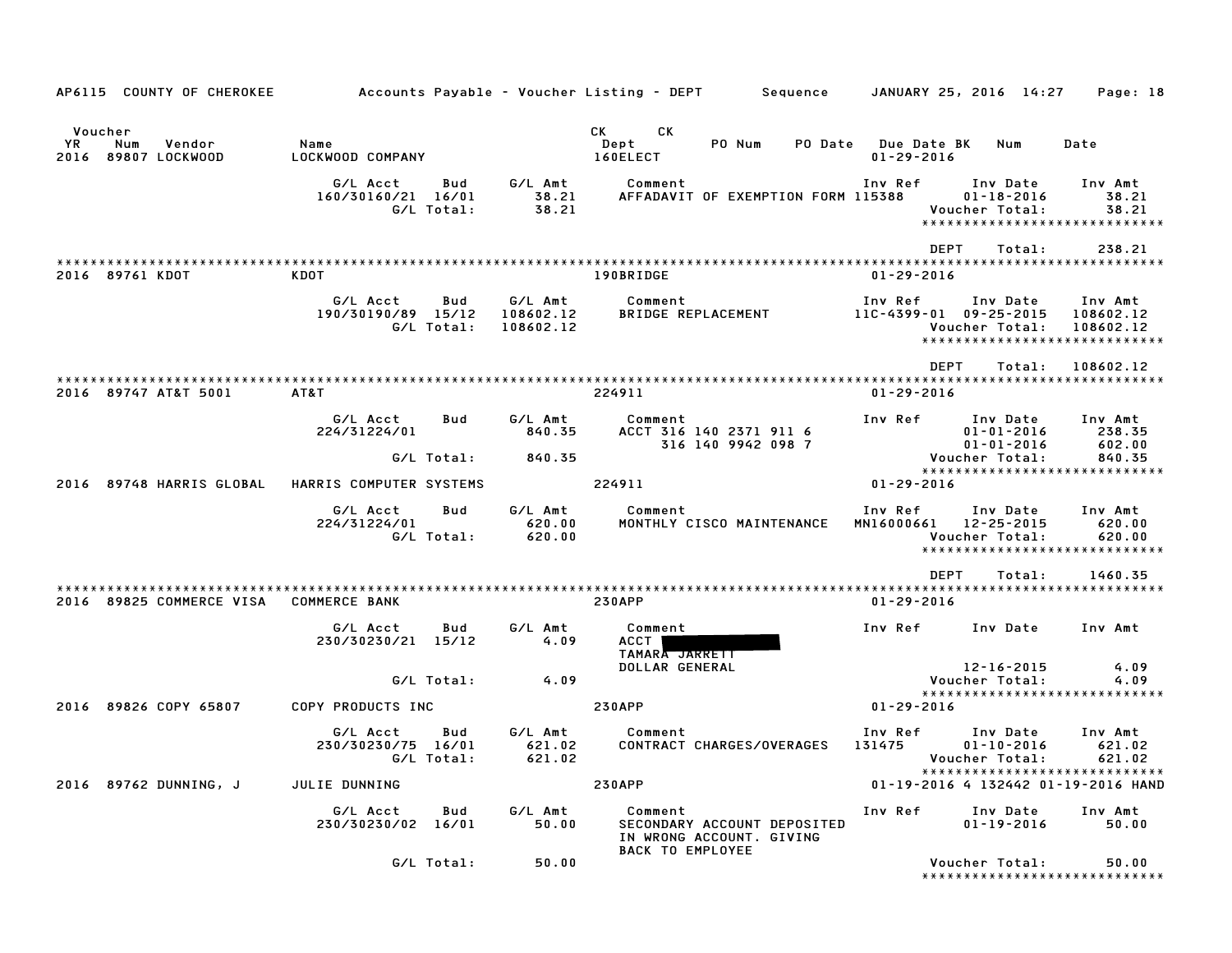| AP6115 COUNTY OF CHEROKEE                              |                                  |                   |                                        | Accounts Payable – Voucher Listing – DEPT         Sequence                      |                                              |                                        | JANUARY 25, 2016 14:27                                                                 | Page: 19                               |
|--------------------------------------------------------|----------------------------------|-------------------|----------------------------------------|---------------------------------------------------------------------------------|----------------------------------------------|----------------------------------------|----------------------------------------------------------------------------------------|----------------------------------------|
| Voucher<br>YR<br>Num<br>Vendor<br>2016 89827 FILE SAFE | Name<br>FILE SAFE INC            |                   |                                        | Dept<br><b>230APP</b>                                                           | PO Num<br><b>PO Date</b>                     | <b>Due Date BK</b><br>$01 - 29 - 2016$ | CK<br>Num                                                                              | СK<br>Date                             |
|                                                        | G/L Acct<br>230/30230/75 16/01   | Bud               | G/L Amt<br>95.00                       | Comment<br>SUBSCRIPTION/NET LABELS                                              | INTERNET/SUPPORT-MAINTENANC 24982            | Inv Ref                                | Inv Date<br>$01 - 12 - 2016$                                                           | Inv Amt<br>95.00                       |
|                                                        |                                  | G/L Total:        | 95.00                                  |                                                                                 |                                              |                                        | Voucher Total:                                                                         | 95.00                                  |
| 2016 89828 HOSPITAL APP                                | HOSPITAL APPRAISAL SERVICES, LLC |                   |                                        | <b>230APP</b>                                                                   |                                              | $01 - 29 - 2016$                       | *****************************                                                          |                                        |
|                                                        | G/L Acct<br>230/30230/76 16/01   | Bud               | G/L Amt<br>10975.00                    | Comment<br>APPRAISAL/GALENA MEDICAL<br>HOSPITAL                                 |                                              | Inv Ref                                | Inv Date<br>$01 - 22 - 2016$                                                           | Inv Amt<br>10975.00                    |
|                                                        |                                  | G/L Total:        | 10975.00                               |                                                                                 |                                              |                                        | Voucher Total:                                                                         | 10975.00                               |
| 2016 89829 SANDERS, R                                  | <b>RODNEY SANDERS</b>            |                   |                                        | <b>230APP</b>                                                                   |                                              | $01 - 29 - 2016$                       | *****************************                                                          |                                        |
|                                                        | G/L Acct<br>230/30230/89 16/01   | Bud               | G/L Amt<br>2877.50                     | Comment<br>OFFSITE GIS DATA SUPPORT<br>2016 SOIL LAYER<br>GIS TECHNICAL SUPPORT |                                              | Inv Ref<br>20160101                    | Inv Date<br>$01 - 15 - 2016$                                                           | Inv Amt<br>1995.00<br>360.00<br>522.50 |
|                                                        |                                  | G/L Total:        | 2877.50                                |                                                                                 |                                              |                                        | Voucher Total:<br>*****************************                                        | 2877.50                                |
|                                                        |                                  |                   |                                        |                                                                                 |                                              |                                        | <b>DEPT</b><br>Total:                                                                  | 14622.61                               |
| 2016 89858 MERITAIN                                    | MERITAIN HEALTH                  |                   |                                        | 260BENEFITS                                                                     |                                              | $01 - 29 - 2016$                       |                                                                                        |                                        |
|                                                        | G/L Acct<br>260/30260/15 16/01   | Bud               | G/L Amt<br>48781.36                    | Comment<br>GROUP 02438<br>CHEROKEE COUNTY<br>FEBRUARY 2016                      |                                              | Inv Ref                                | Inv Date<br>$01 - 25 - 2016$                                                           | Inv Amt<br>48781.36                    |
|                                                        |                                  | G/L Total:        | 48781.36                               |                                                                                 |                                              |                                        | Voucher Total:<br>*****************************                                        | 48781.36                               |
|                                                        |                                  |                   |                                        |                                                                                 |                                              |                                        | <b>DEPT</b><br>Total:                                                                  | 48781.36                               |
| 2016 89749 CENTURYLINK2961 CENTURYLINK                 |                                  |                   |                                        | 300ELDERLY                                                                      |                                              | $01 - 29 - 2016$                       |                                                                                        |                                        |
|                                                        | G/L Acct<br>300/30300/74 16/01   | Bud<br>G/L Total: | G/L Amt<br>109.45<br>109.45            | Comment<br>ACCT 313571296                                                       |                                              | Inv Ref                                | Inv Date<br>$01 - 01 - 2016$<br>Voucher Total:                                         | Inv Amt<br>109.45<br>109.45            |
| 2016 89850 EMPIRE                                      | EMPIRE DISTRICT ELECTRIC COMPANY |                   |                                        | 300ELDERLY                                                                      |                                              | 01-29-2016                             | *****************************                                                          |                                        |
|                                                        | G/L Acct<br>300/30300/72 16/01   | Bud               | G/L Amt<br>110.92<br>G/L Total: 110.92 | Comment<br>ACCT 828267-31-0                                                     |                                              | Inv Ref                                | Inv Date<br>$01 - 21 - 2016$<br>Voucher Total: 110.92<br>***************************** | Inv Amt<br>110.92                      |
| 2016 89750 KS GAS                                      | KANSAS GAS SERVICE               |                   |                                        | <b>300ELDERLY</b>                                                               |                                              | $01 - 29 - 2016$                       |                                                                                        |                                        |
|                                                        | G/L Acct<br>300/30300/72 16/01   | Bud<br>16/01      | G/L Amt<br>383.85                      | Comment<br>ACCT 510724504 2014982 18                                            | 510020083 1175382 00<br>510074383 1179346 45 | Inv Ref                                | Inv Date<br>$01 - 12 - 2016$<br>$01 - 14 - 2016$<br>$01 - 18 - 2016$                   | Inv Amt<br>125.79<br>33.64<br>224.42   |
|                                                        |                                  | G/L Total:        | 383.85                                 |                                                                                 |                                              |                                        | Voucher Total:<br>*****************************                                        | 383.85                                 |